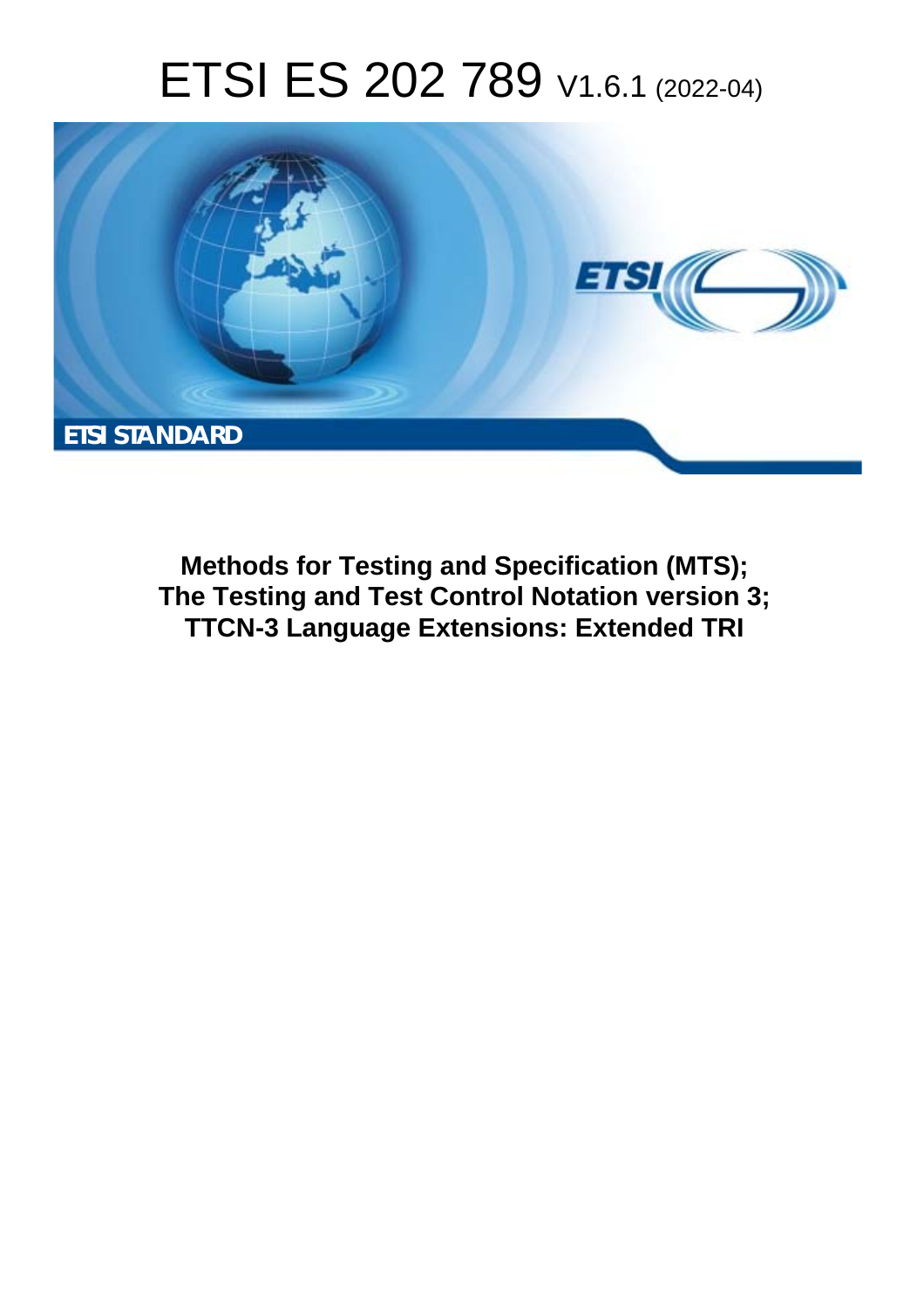Reference

RES/MTS-202789v161

Keywords

interface, testing, TTCN-3

#### *ETSI*

650 Route des Lucioles F-06921 Sophia Antipolis Cedex - FRANCE

Tel.: +33 4 92 94 42 00 Fax: +33 4 93 65 47 16

Siret N° 348 623 562 00017 - APE 7112B Association à but non lucratif enregistrée à la Sous-Préfecture de Grasse (06) N° w061004871

#### *Important notice*

The present document can be downloaded from: <http://www.etsi.org/standards-search>

The present document may be made available in electronic versions and/or in print. The content of any electronic and/or print versions of the present document shall not be modified without the prior written authorization of ETSI. In case of any existing or perceived difference in contents between such versions and/or in print, the prevailing version of an ETSI deliverable is the one made publicly available in PDF format at [www.etsi.org/deliver](http://www.etsi.org/deliver).

Users of the present document should be aware that the document may be subject to revision or change of status. Information on the current status of this and other ETSI documents is available at <https://portal.etsi.org/TB/ETSIDeliverableStatus.aspx>

If you find errors in the present document, please send your comment to one of the following services: <https://portal.etsi.org/People/CommiteeSupportStaff.aspx>

If you find a security vulnerability in the present document, please report it through our Coordinated Vulnerability Disclosure Program: <https://www.etsi.org/standards/coordinated-vulnerability-disclosure>

#### *Notice of disclaimer & limitation of liability*

The information provided in the present deliverable is directed solely to professionals who have the appropriate degree of experience to understand and interpret its content in accordance with generally accepted engineering or other professional standard and applicable regulations.

No recommendation as to products and services or vendors is made or should be implied.

No representation or warranty is made that this deliverable is technically accurate or sufficient or conforms to any law and/or governmental rule and/or regulation and further, no representation or warranty is made of merchantability or fitness for any particular purpose or against infringement of intellectual property rights.

In no event shall ETSI be held liable for loss of profits or any other incidental or consequential damages.

Any software contained in this deliverable is provided "AS IS" with no warranties, express or implied, including but not limited to, the warranties of merchantability, fitness for a particular purpose and non-infringement of intellectual property rights and ETSI shall not be held liable in any event for any damages whatsoever (including, without limitation, damages for loss of profits, business interruption, loss of information, or any other pecuniary loss) arising out of or related to the use of or inability to use the software.

#### *Copyright Notification*

No part may be reproduced or utilized in any form or by any means, electronic or mechanical, including photocopying and microfilm except as authorized by written permission of ETSI.

> The content of the PDF version shall not be modified without the written authorization of ETSI. The copyright and the foregoing restriction extend to reproduction in all media.

© ETSI 2022. All rights reserved.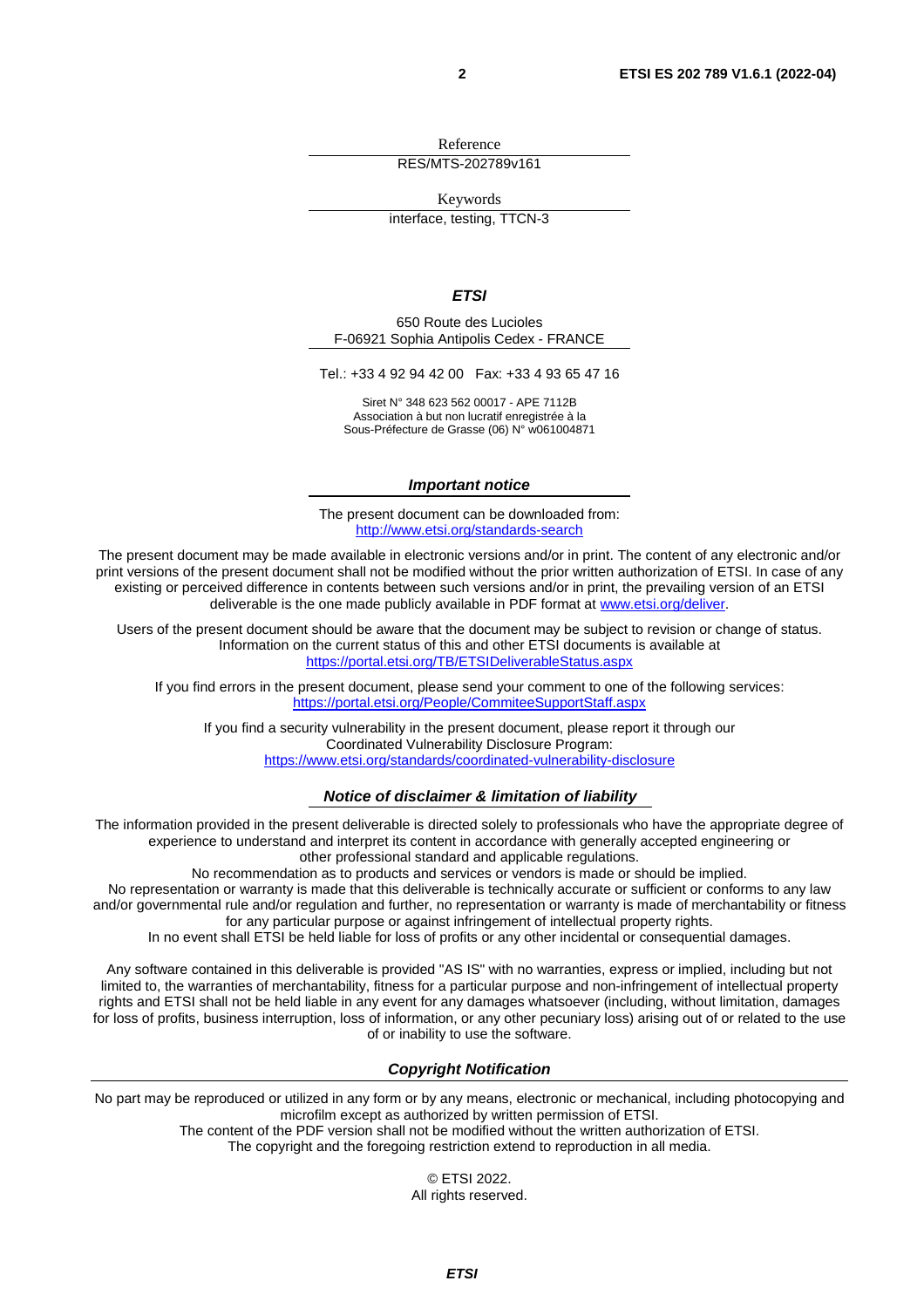# Contents

| 1                                                                                                    |                                                                                                                                                                                       |  |
|------------------------------------------------------------------------------------------------------|---------------------------------------------------------------------------------------------------------------------------------------------------------------------------------------|--|
| $\overline{2}$<br>2.1<br>2.2                                                                         |                                                                                                                                                                                       |  |
| 3<br>3.1<br>3.2<br>3.3                                                                               |                                                                                                                                                                                       |  |
| 4                                                                                                    |                                                                                                                                                                                       |  |
| 5                                                                                                    |                                                                                                                                                                                       |  |
| 6                                                                                                    |                                                                                                                                                                                       |  |
| 7<br>7.0<br>7.1<br>7.2<br>7.3<br>7.4<br>7.5<br>7.5A<br>7.5B<br>7.6<br>7.7<br>7.8<br>7.9<br>7.10<br>8 | Addition to clause 5.5.3 of ETSI ES 201 873-5, Message based communication operations 11<br>Changes to clause 5.5.4 of ETSI ES 201 873-5, Procedure based communication operations 11 |  |
|                                                                                                      | <b>Annex A (informative):</b>                                                                                                                                                         |  |
|                                                                                                      |                                                                                                                                                                                       |  |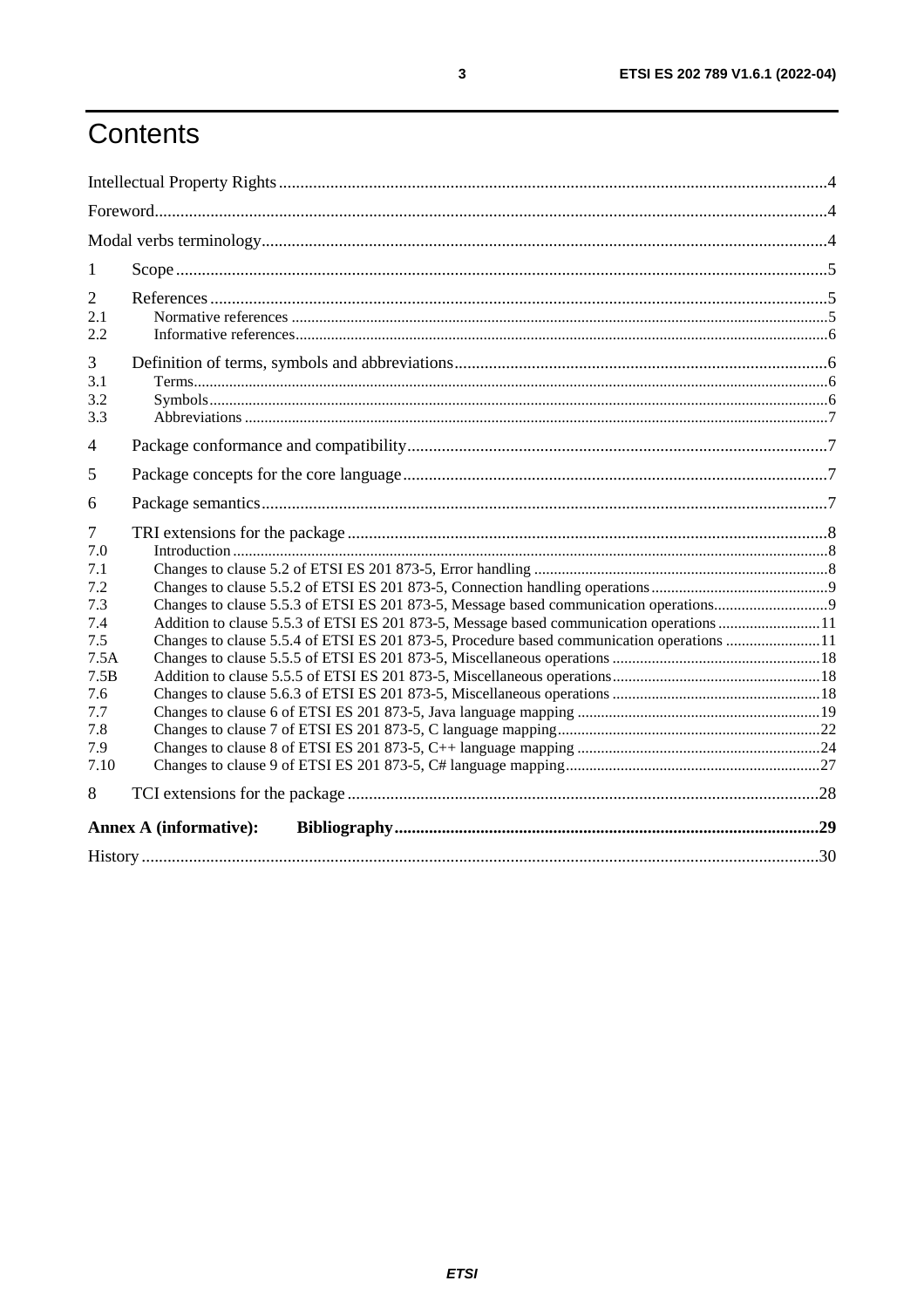# <span id="page-3-0"></span>Intellectual Property Rights

#### Essential patents

IPRs essential or potentially essential to normative deliverables may have been declared to ETSI. The declarations pertaining to these essential IPRs, if any, are publicly available for **ETSI members and non-members**, and can be found in ETSI SR 000 314: *"Intellectual Property Rights (IPRs); Essential, or potentially Essential, IPRs notified to ETSI in respect of ETSI standards"*, which is available from the ETSI Secretariat. Latest updates are available on the ETSI Web server ([https://ipr.etsi.org/\)](https://ipr.etsi.org/).

Pursuant to the ETSI Directives including the ETSI IPR Policy, no investigation regarding the essentiality of IPRs, including IPR searches, has been carried out by ETSI. No guarantee can be given as to the existence of other IPRs not referenced in ETSI SR 000 314 (or the updates on the ETSI Web server) which are, or may be, or may become, essential to the present document.

#### **Trademarks**

The present document may include trademarks and/or tradenames which are asserted and/or registered by their owners. ETSI claims no ownership of these except for any which are indicated as being the property of ETSI, and conveys no right to use or reproduce any trademark and/or tradename. Mention of those trademarks in the present document does not constitute an endorsement by ETSI of products, services or organizations associated with those trademarks.

**DECT™**, **PLUGTESTS™**, **UMTS™** and the ETSI logo are trademarks of ETSI registered for the benefit of its Members. **3GPP™** and **LTE™** are trademarks of ETSI registered for the benefit of its Members and of the 3GPP Organizational Partners. **oneM2M™** logo is a trademark of ETSI registered for the benefit of its Members and of the oneM2M Partners. **GSM**® and the GSM logo are trademarks registered and owned by the GSM Association.

### Foreword

This ETSI Standard (ES) has been produced by ETSI Technical Committee Methods for Testing and Specification (MTS).

#### **The use of strike through (deleted text) highlights the differences between base document and extended documents.**

The present document relates to the multi-part standard ETSI ES 201 873 covering the Testing and Test Control Notation version 3, as identified in ETSI ES 201 873-1 [\[1\]](#page-4-0).

# Modal verbs terminology

In the present document "**shall**", "**shall not**", "**should**", "**should not**", "**may**", "**need not**", "**will**", "**will not**", "**can**" and "**cannot**" are to be interpreted as described in clause 3.2 of the [ETSI Drafting Rules](https://portal.etsi.org/Services/editHelp!/Howtostart/ETSIDraftingRules.aspx) (Verbal forms for the expression of provisions).

"**must**" and "**must not**" are **NOT** allowed in ETSI deliverables except when used in direct citation.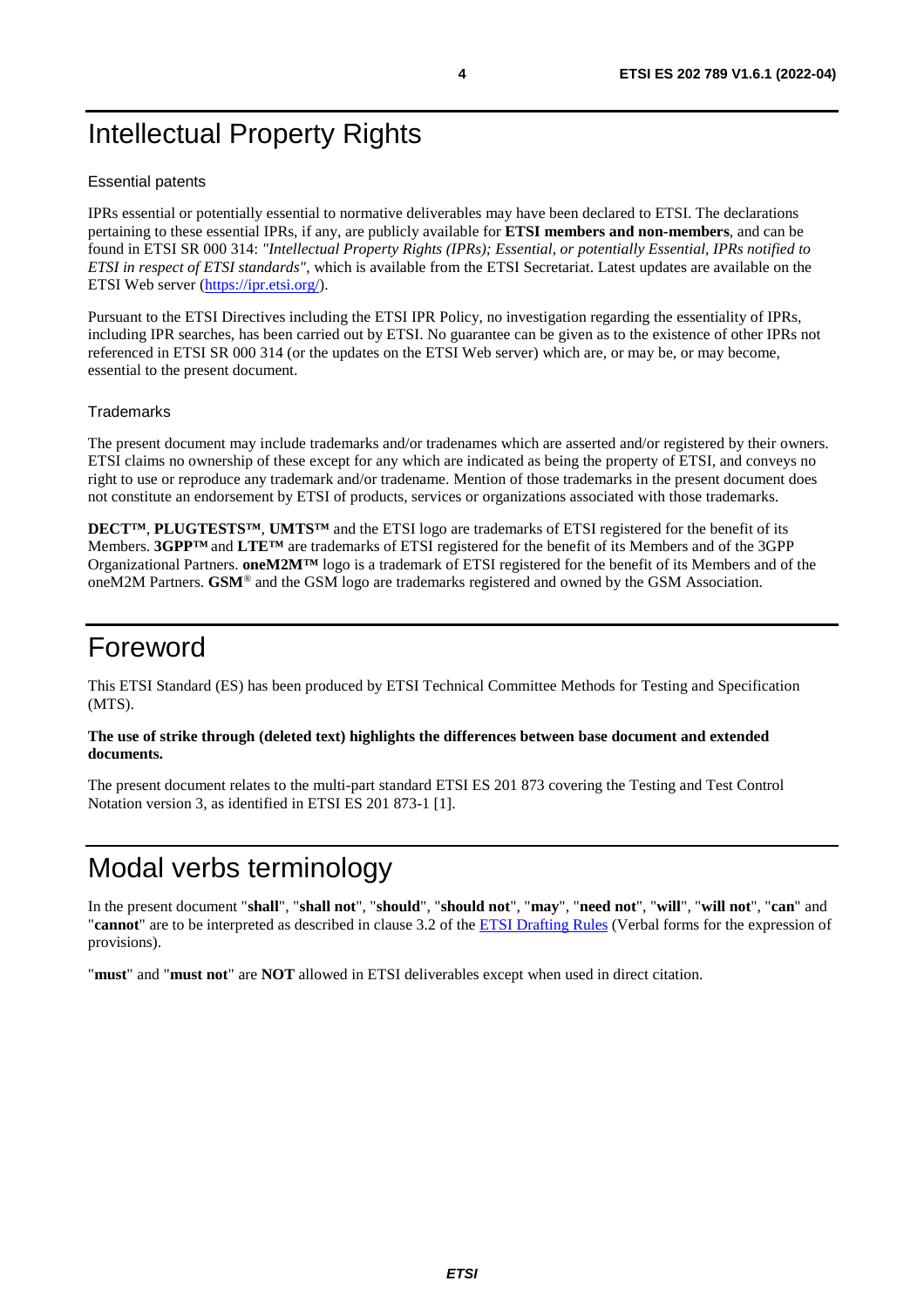# <span id="page-4-0"></span>1 Scope

The present document defines the Extended TRI package of TTCN-3. TTCN-3 can be used for the specification of all types of reactive system tests over a variety of communication ports. Typical areas of application are protocol testing (including mobile and Internet protocols), service testing (including supplementary services), module testing, testing of CORBA based platforms, APIs, etc. TTCN-3 is not restricted to conformance testing and can be used for many other kinds of testing including interoperability, robustness, regression, system and integration testing. The specification of test suites for physical layer protocols is outside the scope of the present document.

TTCN-3 packages are intended to define additional TTCN-3 concepts, which are not mandatory as concepts in the TTCN-3 core language or in its interfaces TRI and TCI, but which are optional as part of a package which is suited for dedicated applications and/or usages of TTCN-3.

This package defines a more efficient handling of software values by a version of TRI, that does not use binary encoded messages for the communication with the SUT, but uses the values as they are; meaning e.g. that software objects or serialized data can be passed directly between the SUT and the TE.

While the design of TTCN-3 package has taken into account the consistency of a combined usage of the core language with a number of packages, the concrete usages of and guidelines for this package in combination with other packages is outside the scope of the present document.

## 2 References

### 2.1 Normative references

References are either specific (identified by date of publication and/or edition number or version number) or non-specific. For specific references, only the cited version applies. For non-specific references, the latest version of the referenced document (including any amendments) applies.

Referenced documents which are not found to be publicly available in the expected location might be found at <https://docbox.etsi.org/Reference>.

NOTE: While any hyperlinks included in this clause were valid at the time of publication, ETSI cannot guarantee their long term validity.

The following referenced documents are necessary for the application of the present document.

| $[1]$ | ETSI ES 201 873-1: "Methods for Testing and Specification (MTS); The Testing and Test Control<br>Notation version 3; Part 1: TTCN-3 Core Language".                                             |
|-------|-------------------------------------------------------------------------------------------------------------------------------------------------------------------------------------------------|
| $[2]$ | ETSI ES 201 873-4: "Methods for Testing and Specification (MTS); The Testing and Test Control<br>Notation version 3; Part 4: TTCN-3 Operational Semantics".                                     |
| $[3]$ | ETSI ES 201 873-5: "Methods for Testing and Specification (MTS); The Testing and Test Control<br>Notation version 3; Part 5: TTCN-3 Runtime Interface (TRI)".                                   |
| [4]   | ETSI ES 201 873-6: "Methods for Testing and Specification (MTS); The Testing and Test Control<br>Notation version 3; Part 6: TTCN-3 Control Interface (TCI)".                                   |
| $[5]$ | Recommendation ITU-T X.290: "OSI conformance testing methodology and framework for<br>protocol Recommendations for ITU-T applications - General concepts".                                      |
| NOTE: | The corresponding ISO/IEC standard is ISO/IEC 9646-1: "Information technology -- Open Systems<br>Interconnection -- Conformance testing methodology and framework -- Part 1: General concepts". |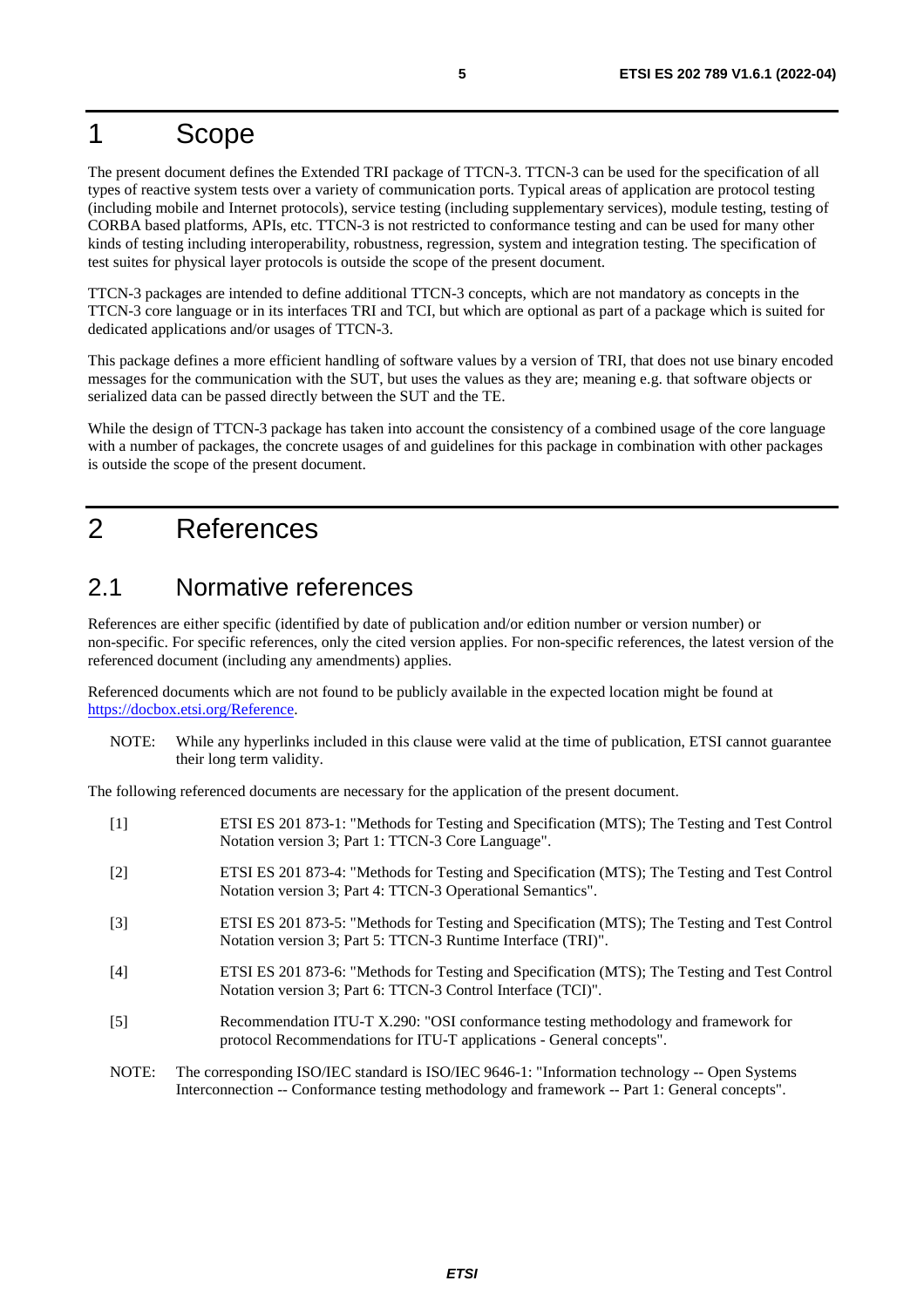### <span id="page-5-0"></span>2.2 Informative references

References are either specific (identified by date of publication and/or edition number or version number) or non-specific. For specific references, only the cited version applies. For non-specific references, the latest version of the referenced document (including any amendments) applies.

NOTE: While any hyperlinks included in this clause were valid at the time of publication, ETSI cannot guarantee their long term validity.

The following referenced documents are not necessary for the application of the present document but they assist the user with regard to a particular subject area.

| [i.1]   | Void.                                                                                                                                                                                 |
|---------|---------------------------------------------------------------------------------------------------------------------------------------------------------------------------------------|
| $[1.2]$ | Void.                                                                                                                                                                                 |
| $[1.3]$ | ETSI ES 201 873-7: "Methods for Testing and Specification (MTS); The Testing and Test Control<br>Notation version 3; Part 7: Using ASN.1 with TTCN-3".                                |
| $[1.4]$ | ETSI ES 201 873-8: "Methods for Testing and Specification (MTS); The Testing and Test Control<br>Notation version 3; Part 8: The IDL to TTCN-3 Mapping".                              |
| $[1.5]$ | ETSI ES 201 873-9: "Methods for Testing and Specification (MTS); The Testing and Test Control<br>Notation version 3; Part 9: Using XML schema with TTCN-3".                           |
| $[1.6]$ | ETSI ES 201 873-10: "Methods for Testing and Specification (MTS); The Testing and Test<br>Control Notation version 3; Part 10: TTCN-3 Documentation Comment Specification".           |
| $[1.7]$ | ETSI ES 202 781: "Methods for Testing and Specification (MTS); The Testing and Test Control<br>Notation version 3; TTCN-3 Language Extensions: Configuration and Deployment Support". |
| [i.8]   | ETSI ES 202 784: "Methods for Testing and Specification (MTS); The Testing and Test Control<br>Notation version 3; TTCN-3 Language Extensions: Advanced Parameterization".            |
| [i.9]   | ETSI ES 202 785: "Methods for Testing and Specification (MTS); The Testing and Test Control<br>Notation version 3; TTCN-3 Language Extensions: Behaviour Types".                      |
| [1.10]  | ETSI ES 202 782: "Methods for Testing and Specification (MTS); The Testing and Test Control                                                                                           |

[i.11] ETSI ES 202 786: "Methods for Testing and Specification (MTS); The Testing and Test Control Notation version 3; TTCN-3 Language Extensions: Support of interfaces with continuous signals".

Notation version 3; TTCN-3 Language Extensions: TTCN-3 Performance and Real Time Testing".

### 3 Definition of terms, symbols and abbreviations

### 3.1 Terms

For the purposes of the present document, the terms given in ETSI ES 201 873-1 [\[1](#page-4-0)], ETSI ES 201 873-4 [[2\]](#page-4-0), ETSI ES 201 873-5 [\[3\]](#page-4-0), ETSI ES 201 873-6 [\[4](#page-4-0)] and Recommendation ITU-T X.290 [\[5](#page-4-0)] apply.

### 3.2 Symbols

Void.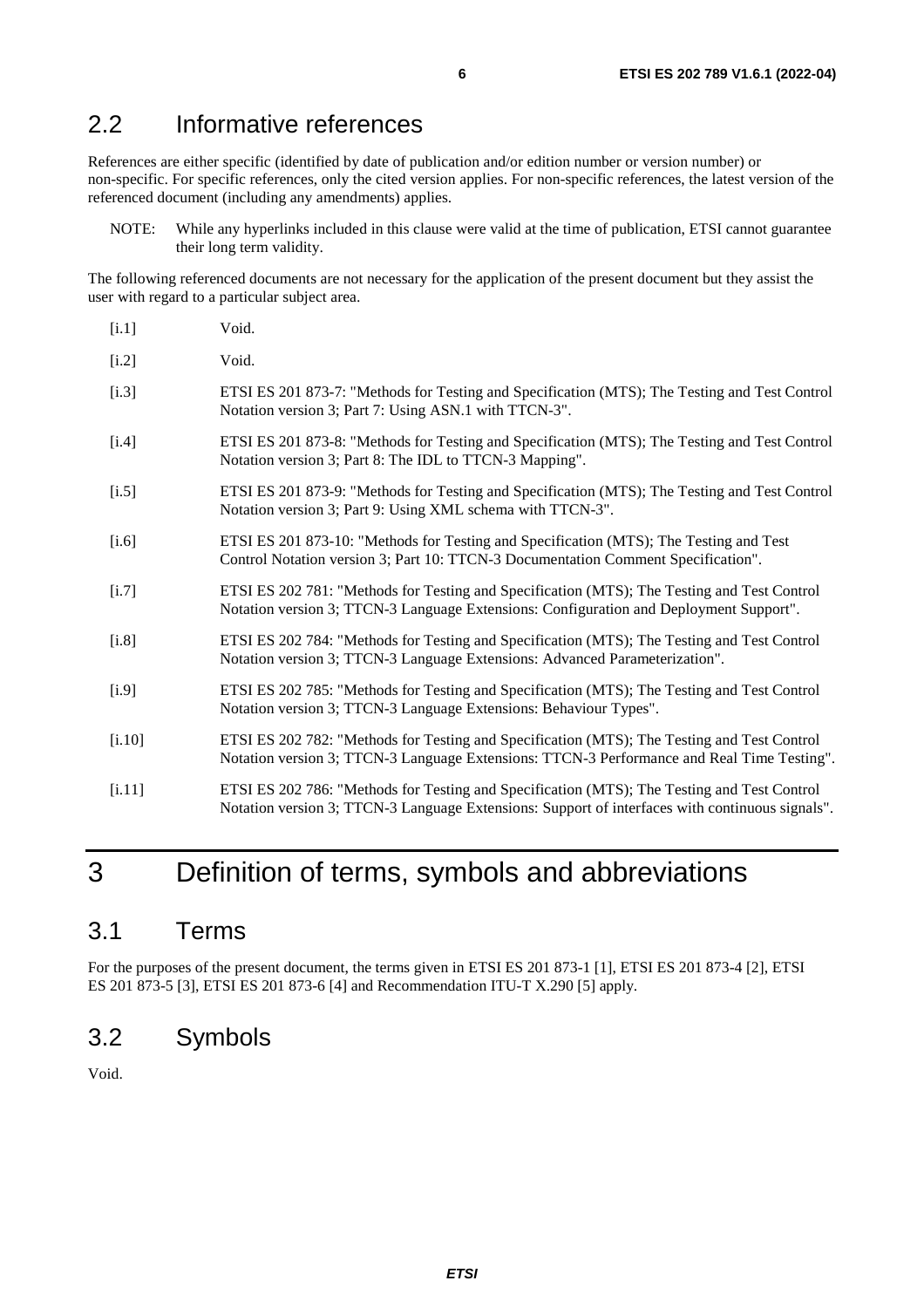### <span id="page-6-0"></span>3.3 Abbreviations

For the purposes of the present document, the abbreviations given in ETSI ES 201 873-1 [\[1\]](#page-4-0), ETSI ES 201 873-4 [[2](#page-4-0)], ETSI ES 201 873-5 [\[3](#page-4-0)], ETSI ES 201 873-6 [[4\]](#page-4-0), Recommendation ITU-T X.290 [\[5\]](#page-4-0) and the following apply:

XTRI eXtended TRI

### 4 Package conformance and compatibility

The package has no package tag as the choice to use TRI and/or XTRI affects the test adaptor only, but not the test specifications in TTCN-3.

For an implementation claiming to conform to this package version, all features specified in the present document shall be implemented consistently with the requirements given in the present document, ETSI ES 201 873-1 [\[1](#page-4-0)] and ETSI ES 201 873-4 [\[2\]](#page-4-0).

The package presented in the present document is compatible to:

ETSI ES 201 873-1 [[1](#page-4-0)] (V4.5.1) ETSI ES 201 873-4 [[2](#page-4-0)] (V4.4.1) ETSI ES 201 873-6 [[4](#page-4-0)] (V4.5.1) ETSI ES 201 873-7 [[i.3](#page-5-0)] (V4.5.1) ETSI ES 201 873-8 [[i.4](#page-5-0)] (V4.5.1) ETSI ES 201 873-9 [[i.5](#page-5-0)] (V4.5.1) ETSI ES 201 873-10 [\[i.6\]](#page-5-0) (V4.5.1)

If later versions of those parts are available and should be used instead, the compatibility of the package defined in the present document has to be checked individually.

The package defined in the present document is also compatible to:

ETSI ES 202 784 [[i.8](#page-5-0)] (V1.3.1) ETSI ES 202 781 [[i.7](#page-5-0)] (V1.2.1) ETSI ES 202 782 [[i.10](#page-5-0)] (V1.2.1) ETSI ES 202 785 [[i.9](#page-5-0)] (V1.3.1)

ETSI ES 202 786 [[i.11](#page-5-0)] (V1.2.1)

and can be used together with those packages.

If later versions of those packages are available and should be used instead, the compatibility to the package defined in the present document has to be checked individually.

# 5 Package concepts for the core language

Not applicable.

# 6 Package semantics

Not applicable.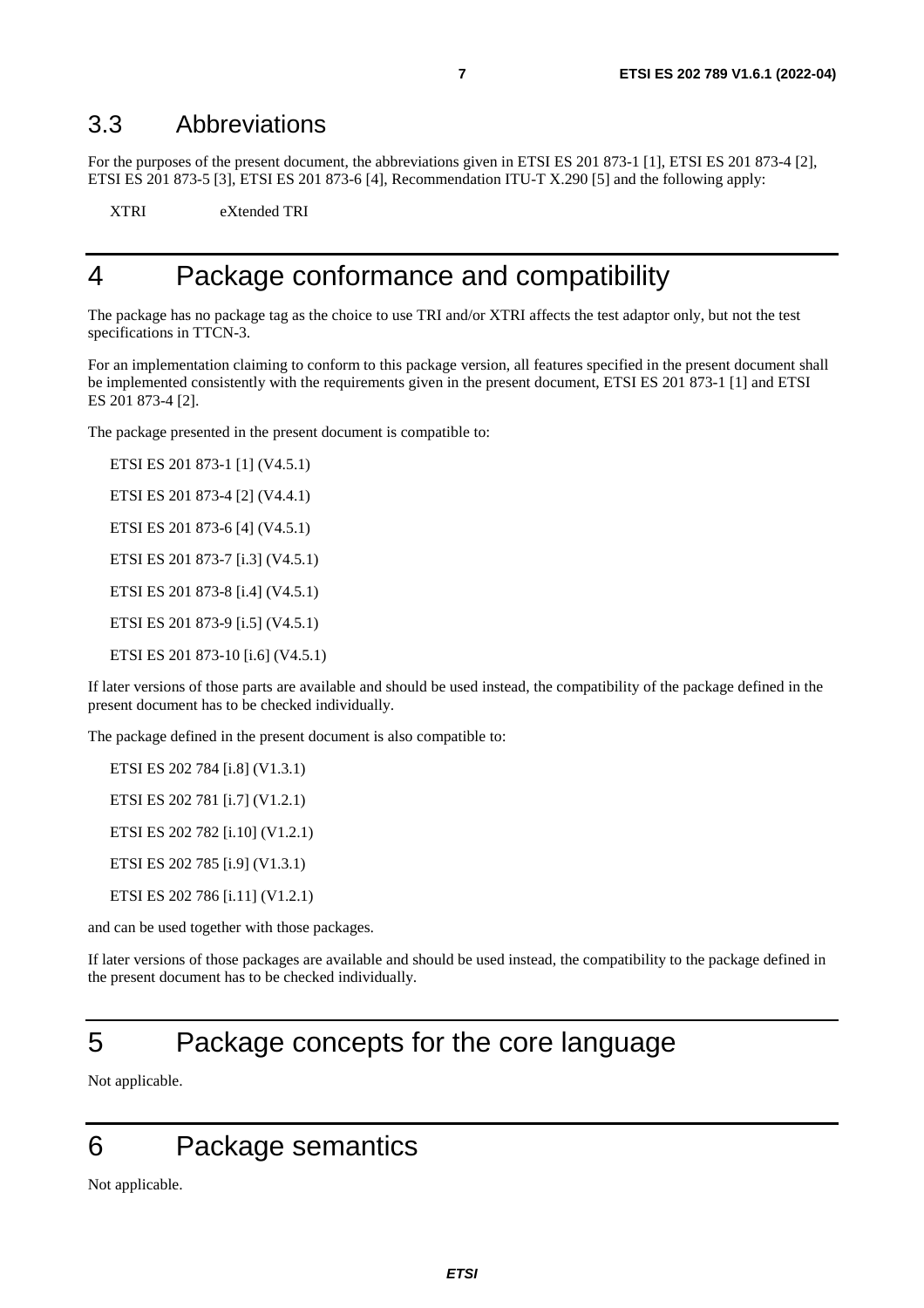# <span id="page-7-0"></span>7 TRI extensions for the package

### 7.0 Introduction

Historically, TTCN has been used to test communication protocols which typically use encoded messages. This has been reflected in the TRI SA and TCI CD design of TTCN-3 by encoding and decoding messages to and from bitstrings. However, TTCN-3 also supports signature-based communication for which the transformation of objects into bitstrings and vice versa is cumbersome. Furthermore, some protocols use also structured messages for which the bitstring encoding is not helpful.

Therefore, an alternative API is being defined in this extension package of TTCN-3 along which TTCN-3 values can be directly passed to/from the SUT. It is defined by redefining the operations in TRI SA and PA as follows.

### 7.1 Changes to clause 5.2 of ETSI ES 201 873-5, Error handling

The SA or PA can in addition provide notifications about unrecoverable error situations by use of the operations xtriSAErrorReq and xtriPAErrorReq, respectively.

### 5.2.1 triSAErrorReq → xtriSAErrorReq

| Signature           | void xtriSAErrorReq(in string message, in any cause)                                                                                                                                                                                                                                                                            |                                                               |
|---------------------|---------------------------------------------------------------------------------------------------------------------------------------------------------------------------------------------------------------------------------------------------------------------------------------------------------------------------------|---------------------------------------------------------------|
| In Parameters       | message                                                                                                                                                                                                                                                                                                                         | A string value, i.e. the error phrase describing the problem. |
|                     | cause                                                                                                                                                                                                                                                                                                                           | (Optional) cause of the problem.                              |
| <b>Return Value</b> | void                                                                                                                                                                                                                                                                                                                            |                                                               |
| <b>Constraint</b>   | Shall be called whenever an error situation has occurred in the SA with the exception of errors<br>occurring when processing SA calls initiated by the TE. These errors are reported in the<br>operation return. The optional cause parameter can be used to provide information in addition<br>to the error phrase in message. |                                                               |
| <b>Effect</b>       | The TE will be notified about an unrecoverable error situation within the SA and may forward<br>the error indication to the test management.                                                                                                                                                                                    |                                                               |

#### 5.2.2 triPAErrorReq → xtriPAErrorReq

| <b>Signature</b>    | void xtriPAErrorReq(in string message, in any cause)                                                                                                                                                                                                                                                                            |                                                                                                   |
|---------------------|---------------------------------------------------------------------------------------------------------------------------------------------------------------------------------------------------------------------------------------------------------------------------------------------------------------------------------|---------------------------------------------------------------------------------------------------|
| In Parameters       | message<br>cause                                                                                                                                                                                                                                                                                                                | A string value, i.e. the error phrase describing the problem.<br>(Optional) cause of the problem. |
| <b>Return Value</b> | Void                                                                                                                                                                                                                                                                                                                            |                                                                                                   |
| <b>Constraint</b>   | Shall be called whenever an error situation has occurred in the PA with the exception of errors<br>occurring when processing PA calls initiated by the TE. These errors are reported in the<br>operation return. The optional cause parameter can be used to provide information in addition<br>to the error phrase in message. |                                                                                                   |
| <b>Effect</b>       | The TE will be notified about an unrecoverable error situation within the PA and may forward<br>the error indication to the test management.                                                                                                                                                                                    |                                                                                                   |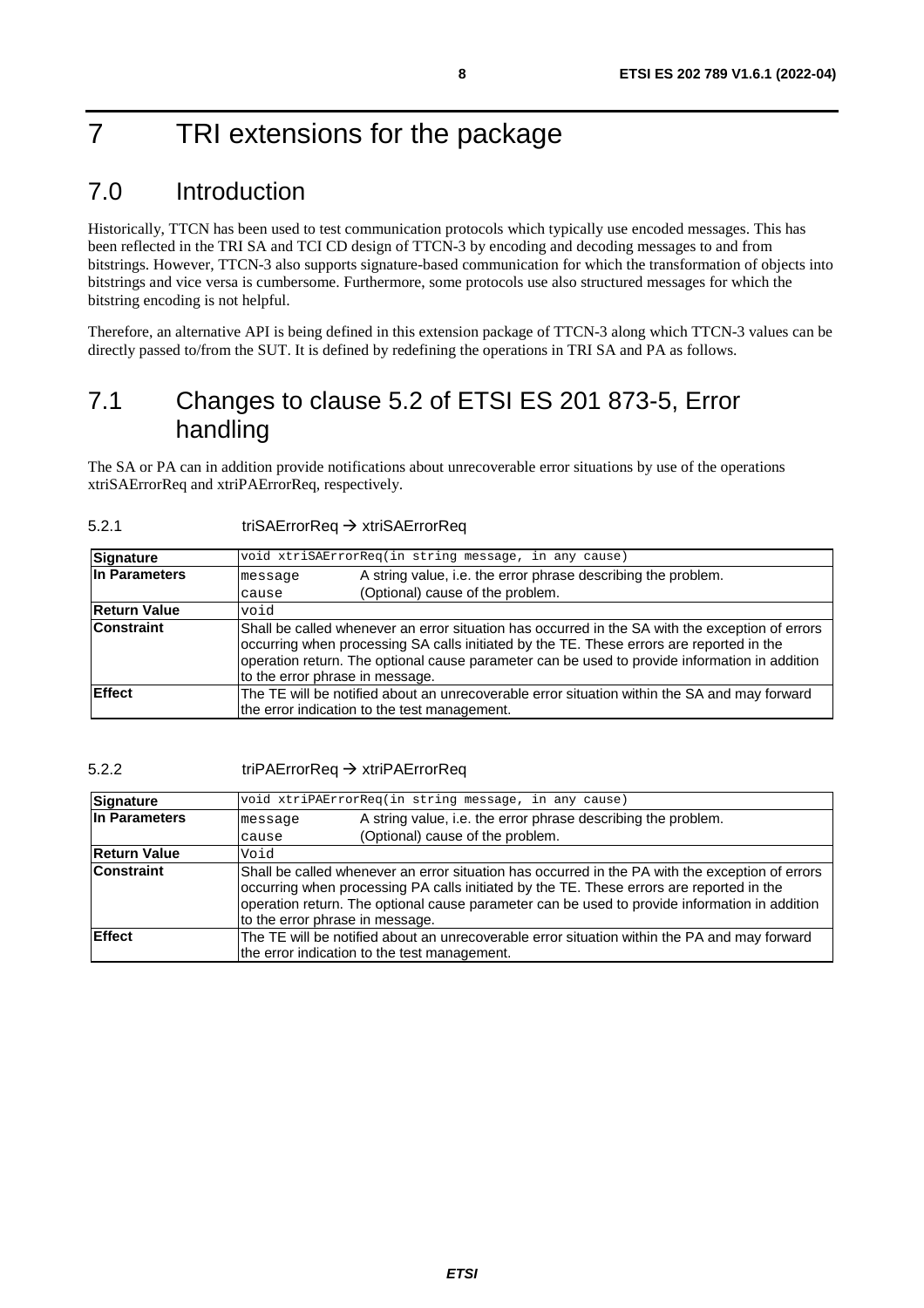### <span id="page-8-0"></span>7.2 Changes to clause 5.5.2 of ETSI ES 201 873-5, Connection handling operations

#### 5.5.2.3 triMapParam xtriMapParam

| Signature                   | TriStatusType xtriMap(in TriPortIdType compPortId,                                                         |                                                           |  |
|-----------------------------|------------------------------------------------------------------------------------------------------------|-----------------------------------------------------------|--|
|                             | in TriPortIdType tsiPortId,                                                                                |                                                           |  |
|                             |                                                                                                            | in TciParameterListType paramList)                        |  |
| In Parameters<br>compPortId |                                                                                                            | identifier of the test component port to be mapped        |  |
|                             | tsiPortId                                                                                                  | identifier of the test system interface port to be mapped |  |
|                             | paramList                                                                                                  | parameters of the parameterized map                       |  |
| <b>Out Parameters</b>       | n.a.                                                                                                       |                                                           |  |
| <b>Return Value</b>         | The return status of the $\text{trimap}$ operation. The return status indicates the local success (TRI_OK) |                                                           |  |
|                             | or failure ( <i>TRI_Error</i> ) of the operation.                                                          |                                                           |  |
| <b>Constraints</b>          | This operation is called by the TE when it executes a TTCN-3 map operation.                                |                                                           |  |
| <b>Effect</b>               | The SA can establish a dynamic connection to the SUT for the referenced TSI port.                          |                                                           |  |
|                             | The triMap operation returns TRI_Error in case a connection could not be established                       |                                                           |  |
|                             | successfully, TRI_OK otherwise. The operation should return TRI_OK in case no dynamic                      |                                                           |  |
|                             | connection needs to be established by the test system.                                                     |                                                           |  |

#### 5.5.2.5 triUnmapParam xtriUnmapParam

| <b>Signature</b><br>TriStatusType xtriUnmap(in TriPortIdType compPortId, |                                                                                                     |                                                                                    |  |  |  |
|--------------------------------------------------------------------------|-----------------------------------------------------------------------------------------------------|------------------------------------------------------------------------------------|--|--|--|
|                                                                          | in TriPortIdType tsiPortId,                                                                         |                                                                                    |  |  |  |
|                                                                          |                                                                                                     | in TciParameterListType paramList)                                                 |  |  |  |
| In Parameters                                                            | identifier of the test component port to be unmapped                                                |                                                                                    |  |  |  |
|                                                                          | tsiPortId                                                                                           | identifier of the test system interface port to be unmapped                        |  |  |  |
|                                                                          | paramList                                                                                           | parameters of the parameterized map                                                |  |  |  |
| <b>Out</b>                                                               | n.a.                                                                                                |                                                                                    |  |  |  |
| <b>Parameters</b>                                                        |                                                                                                     |                                                                                    |  |  |  |
| <b>Return Value</b>                                                      | The return status of the $\text{trid}$ map operation. The return status indicates the local success |                                                                                    |  |  |  |
|                                                                          | (TRI_OK) or failure (TRI_Error) of the operation.                                                   |                                                                                    |  |  |  |
| <b>Constraints</b>                                                       | This operation is called by the TE when it executes any TTCN-3 unmap operation.                     |                                                                                    |  |  |  |
| Effect                                                                   | The SA shall close a dynamic connection to the SUT for the referenced TSI port.                     |                                                                                    |  |  |  |
|                                                                          | The triUnmap operation returns TRI_Error in case a connection could not be closed successfully      |                                                                                    |  |  |  |
|                                                                          | or no such connection has been established previously, TRI_OK otherwise. The operation should       |                                                                                    |  |  |  |
|                                                                          |                                                                                                     | return TRI_OK in case no dynamic connections have to be closed by the test system. |  |  |  |

### 7.3 Changes to clause 5.5.3 of ETSI ES 201 873-5, Message based communication operations

#### 5.5.3.1 triSend  $\rightarrow$  xtriSend

| Signature           |                                                                                                             | TriStatusType xtriSend(in TriComponentIdType componentId,                         |
|---------------------|-------------------------------------------------------------------------------------------------------------|-----------------------------------------------------------------------------------|
|                     |                                                                                                             | in TriPortIdType tsiPortId,                                                       |
|                     |                                                                                                             | in Value SUTaddress,                                                              |
|                     |                                                                                                             | in Value sendMessage)                                                             |
| In Parameters       | componentId                                                                                                 | identifier of the sending test component                                          |
|                     | tsiPortId                                                                                                   | identifier of the test system interface port via which the message is sent to the |
|                     | <b>SUT</b>                                                                                                  | Adaptor                                                                           |
|                     | SUTaddress                                                                                                  | (optional) destination address value within the SUT                               |
|                     | sendMessage                                                                                                 | the value to be sent                                                              |
| <b>Out</b>          | n.a.                                                                                                        |                                                                                   |
| <b>Parameters</b>   |                                                                                                             |                                                                                   |
| <b>Return Value</b> | The return status of the $\text{trisend}$ operation. The return status indicates the local success (TRI OK) |                                                                                   |
|                     |                                                                                                             | or failure ( <i>TRI_Error</i> ) of the operation.                                 |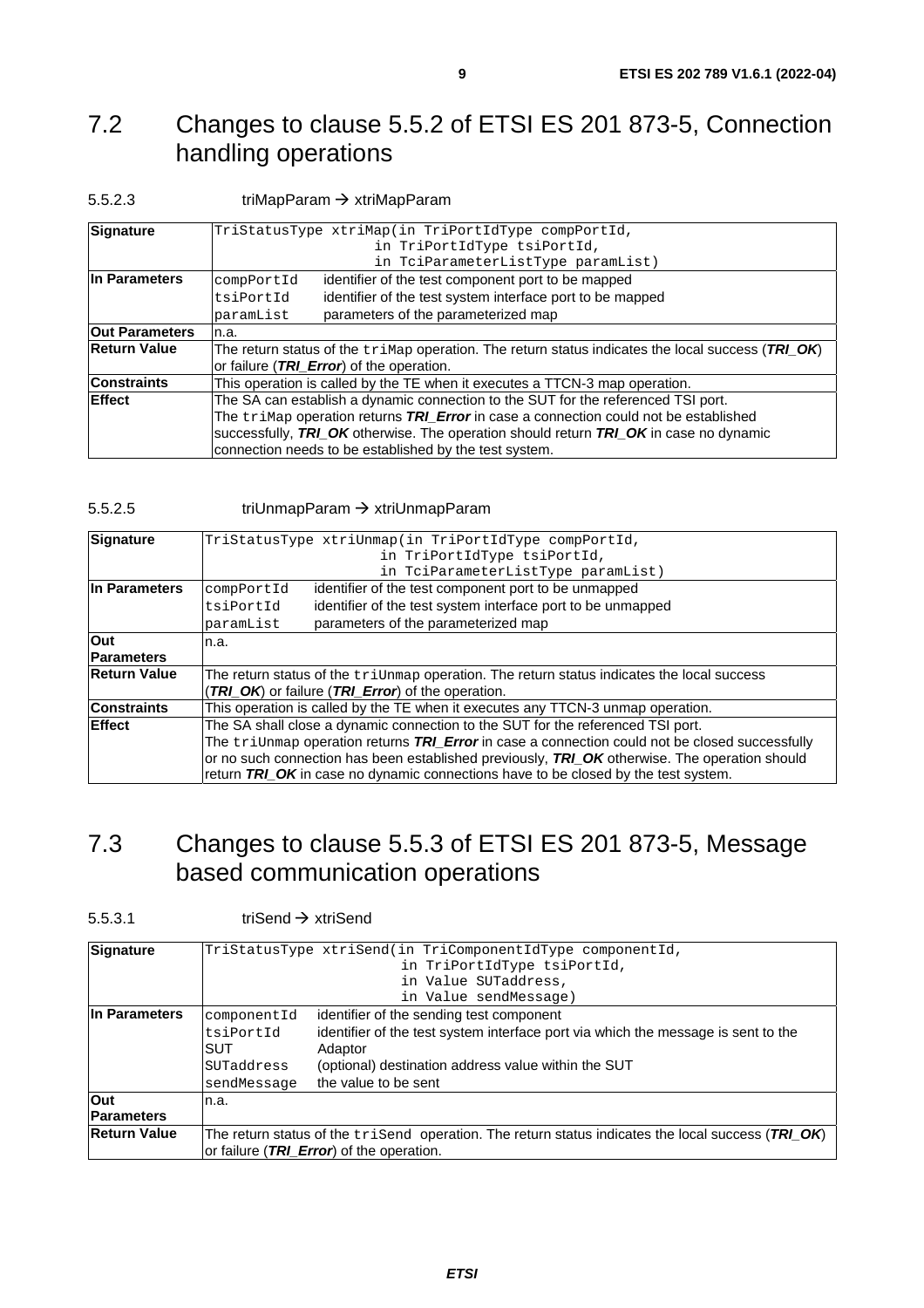| <b>Constraints</b> | This operation is called by the TE when it executes a TTCN-3 unicast send operation on a<br>component port, which has been mapped to a TSI port. This operation is called by the TE for all<br>TTCN-3 send operations if no system component has been specified for a test case, i.e. only a MTC |  |  |
|--------------------|--------------------------------------------------------------------------------------------------------------------------------------------------------------------------------------------------------------------------------------------------------------------------------------------------|--|--|
|                    | test component is created for a test case.                                                                                                                                                                                                                                                       |  |  |
| <b>IEffect</b>     | The SA can send the message to the SUT.                                                                                                                                                                                                                                                          |  |  |
|                    | The $\text{trisend}$ operation returns $\text{TRI}_\text{D}\text{OK}$ in case it has been completed successfully. Otherwise                                                                                                                                                                      |  |  |
|                    | <b>TRI Error</b> shall be returned. Notice that the return value TRI OK does not imply that the SUT has                                                                                                                                                                                          |  |  |
|                    | received sendMessage.                                                                                                                                                                                                                                                                            |  |  |

#### 5.5.3.2 triSendBC → xtriSendBC

| TriStatusType xtriSendBC(in TriComponentIdType componentId,<br>Signature                                            |                                                                                   |  |
|---------------------------------------------------------------------------------------------------------------------|-----------------------------------------------------------------------------------|--|
|                                                                                                                     | in TriPortIdType tsiPortId,                                                       |  |
|                                                                                                                     | in Value sendMessage)                                                             |  |
| componentId                                                                                                         | identifier of the sending test component                                          |  |
| tsiPortId                                                                                                           | identifier of the test system interface port via which the message is sent to the |  |
| SUT                                                                                                                 | Adaptor                                                                           |  |
| sendMessage                                                                                                         | the value to be sent                                                              |  |
| n.a.                                                                                                                |                                                                                   |  |
|                                                                                                                     |                                                                                   |  |
| <b>Return Value</b><br>The return status of the trisend BC operation. The return status indicates the local success |                                                                                   |  |
| (TRI_OK) or failure (TRI_Error) of the operation.                                                                   |                                                                                   |  |
| <b>Constraints</b><br>This operation is called by the TE when it executes a TTCN-3 broadcast send operation on a    |                                                                                   |  |
| component port, which has been mapped to a TSI port. This operation is called by the TE for all                     |                                                                                   |  |
| TTCN-3 send operations if no system component has been specified for a test case, i.e. only a MTC                   |                                                                                   |  |
| test component is created for a test case.                                                                          |                                                                                   |  |
| <b>Effect</b><br>The SA can broadcast the message to the SUT.                                                       |                                                                                   |  |
| The $tri$ SendBC operation returns $\mathcal{TRI}\_OK$ in case it has been completed successfully. Otherwise        |                                                                                   |  |
| <b>TRI Error</b> shall be returned. Notice that the return value <b>TRI OK</b> does not imply that the SUT has      |                                                                                   |  |
| received sendMessage.                                                                                               |                                                                                   |  |
|                                                                                                                     |                                                                                   |  |

#### 5.5.3.3 triSendMC xtriSendMC

| Signature                                                                                                        | TriStatusType xtriSendMC(in TriComponentIdType componentId,                                                    |                                                                                   |  |  |
|------------------------------------------------------------------------------------------------------------------|----------------------------------------------------------------------------------------------------------------|-----------------------------------------------------------------------------------|--|--|
|                                                                                                                  | in TriPortIdType tsiPortId,                                                                                    |                                                                                   |  |  |
|                                                                                                                  |                                                                                                                | in TciValueList SUTaddresses,                                                     |  |  |
|                                                                                                                  |                                                                                                                | in Value sendMessage)                                                             |  |  |
| In Parameters                                                                                                    | componentId                                                                                                    | identifier of the sending test component                                          |  |  |
|                                                                                                                  | tsiPortId                                                                                                      | identifier of the test system interface port via which the message is sent to the |  |  |
|                                                                                                                  |                                                                                                                | <b>SUT Adaptor</b>                                                                |  |  |
|                                                                                                                  | SUTaddresses                                                                                                   | destination address values within the SUT                                         |  |  |
|                                                                                                                  | sendMessage                                                                                                    | the values to be sent                                                             |  |  |
| Out                                                                                                              | n.a.                                                                                                           |                                                                                   |  |  |
| <b>Parameters</b>                                                                                                |                                                                                                                |                                                                                   |  |  |
| <b>Return Value</b>                                                                                              | The return status of the $tri$ send $M$ operation. The return status indicates the local success               |                                                                                   |  |  |
|                                                                                                                  |                                                                                                                | (TRI_OK) or failure (TRI_Error) of the operation.                                 |  |  |
| <b>Constraints</b><br>This operation is called by the TE when it executes a TTCN-3 multicast send operation on a |                                                                                                                |                                                                                   |  |  |
|                                                                                                                  | component port, which has been mapped to a TSI port. This operation is called by the TE for all                |                                                                                   |  |  |
|                                                                                                                  | TTCN-3 send operations if no system component has been specified for a test case, i.e. only a MTC              |                                                                                   |  |  |
|                                                                                                                  | test component is created for a test case.                                                                     |                                                                                   |  |  |
| Effect<br>The SA can multicast the message to the SUT.                                                           |                                                                                                                |                                                                                   |  |  |
|                                                                                                                  | The trisendMC operation returns TRI_OK in case it has been completed successfully. Otherwise                   |                                                                                   |  |  |
|                                                                                                                  | <b>TRI Error</b> shall be returned. Notice that the return value <b>TRI OK</b> does not imply that the SUT has |                                                                                   |  |  |
|                                                                                                                  | received send Message.                                                                                         |                                                                                   |  |  |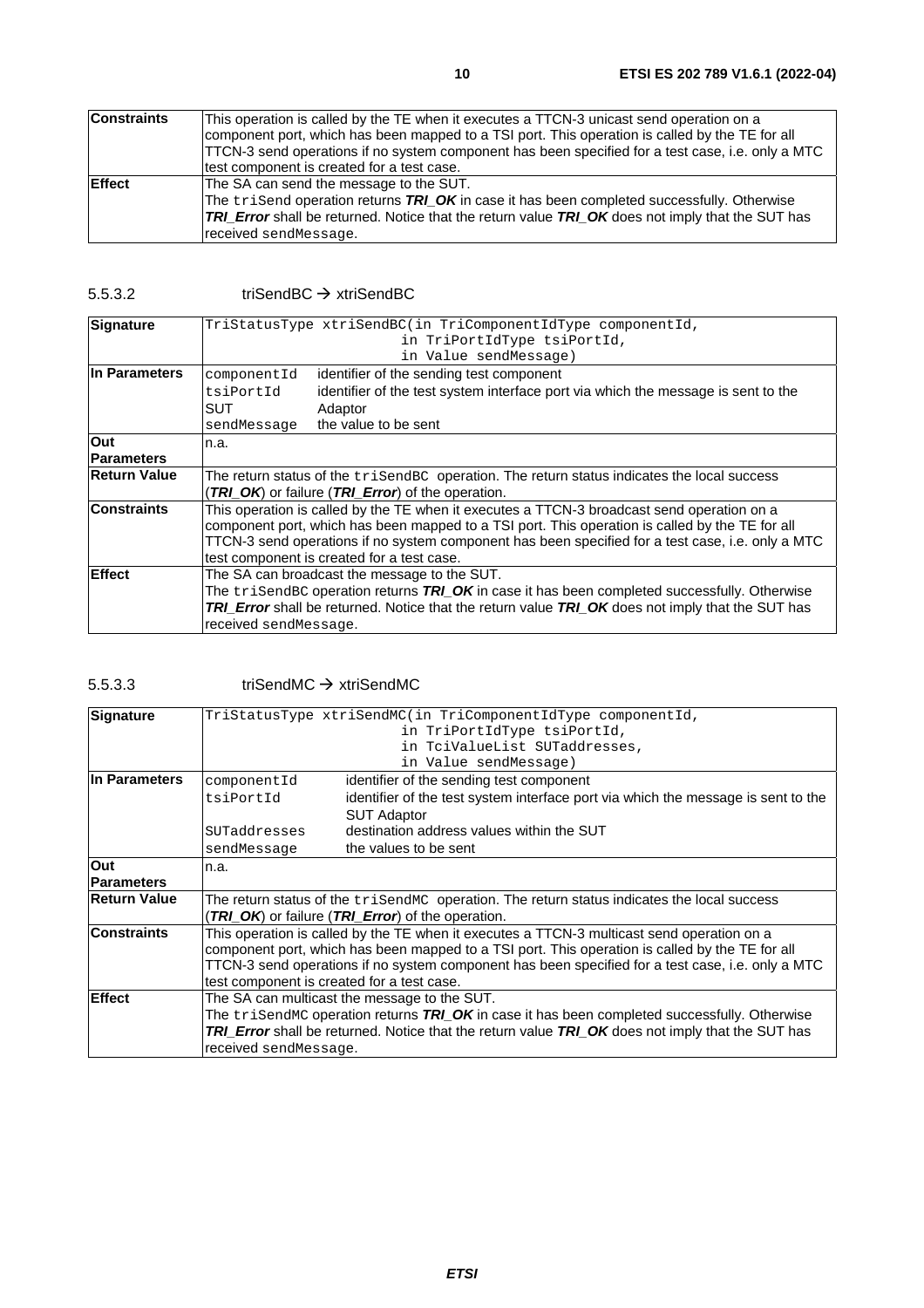| Signature                                                                                                                  | void xtriEnqueueMsq(in TriPortIdType tsiPortId,                                                   |                                                                                |  |  |  |
|----------------------------------------------------------------------------------------------------------------------------|---------------------------------------------------------------------------------------------------|--------------------------------------------------------------------------------|--|--|--|
|                                                                                                                            | in any SUTaddress,                                                                                |                                                                                |  |  |  |
|                                                                                                                            |                                                                                                   | in TriComponentIdType componentId,                                             |  |  |  |
|                                                                                                                            |                                                                                                   | in any receivedMessage)                                                        |  |  |  |
| In Parameters                                                                                                              | tsiPortId                                                                                         | identifier of the test system interface port via which the message is enqueued |  |  |  |
|                                                                                                                            |                                                                                                   | by the SUT Adaptor                                                             |  |  |  |
|                                                                                                                            | SUTaddress                                                                                        | (optional) source address value within the SUT                                 |  |  |  |
|                                                                                                                            | componentId                                                                                       | identifier of the receiving test component                                     |  |  |  |
|                                                                                                                            | receivedMessage                                                                                   | the received value                                                             |  |  |  |
| Out                                                                                                                        | n.a.                                                                                              |                                                                                |  |  |  |
| <b>Parameters</b>                                                                                                          |                                                                                                   |                                                                                |  |  |  |
| <b>Return Value</b>                                                                                                        | void                                                                                              |                                                                                |  |  |  |
| <b>Constraints</b><br>This operation is called by the SA after it has received a message from the SUT. It can only be used |                                                                                                   |                                                                                |  |  |  |
|                                                                                                                            | when tsiPortId has been either previously mapped to a port of componentId or has been referenced  |                                                                                |  |  |  |
|                                                                                                                            |                                                                                                   | in the previous triExecuteTestCase statement.                                  |  |  |  |
| <b>Effect</b>                                                                                                              | This operation shall pass the message to the TE indicating the component componentId to which the |                                                                                |  |  |  |
|                                                                                                                            | TSI port tsiPortId is mapped.                                                                     |                                                                                |  |  |  |

#### <span id="page-10-0"></span>5.5.3.4 triEnqueueMsg → xtriEnqueueMsg

### 7.4 Addition to clause 5.5.3 of ETSI ES 201 873-5, Message based communication operations

The decoding of receivedMessage has to be done in the TE.

In order to interpret unknown values along a type hypothesis, an additional xtriConvert operation is defined. It can be used in all cases where the type of the incoming value is not known. Note that typically the value type is known in procedure-based communication and sometimes in message-based communication.

#### 5.5.3.5 xtriConvert

| Signature                       | Value xtriConvert(in any value, in Type typeHypothesis)                                                                                                                                                                                           |
|---------------------------------|---------------------------------------------------------------------------------------------------------------------------------------------------------------------------------------------------------------------------------------------------|
| In Parameters                   | the value to be converted<br>value<br>typeHypothesis the type hypothesis                                                                                                                                                                          |
| <b>Out</b><br><b>Parameters</b> | n.a.                                                                                                                                                                                                                                              |
| <b>Return Value</b>             | Returns the converted value, if the value is of a compatible type as the typeHypothesis, else the<br>distinct value null.                                                                                                                         |
| <b>Constraints</b>              | This operation shall be called whenever the TE has to convert a value. The TE might convert<br>immediately after reception of the value, or might for performance considerations postpone the<br>conversion until the actual access to the value. |
| <b>Effect</b>                   | This operation converts a value and returns a value according to the type hypothesis if it matches.<br>The typeHypothesis determines whether the value can be converted. If not, the distinct null<br>value shall be returned.                    |

### 7.5 Changes to clause 5.5.4 of ETSI ES 201 873-5, Procedure based communication operations

 $5.5.4.1$  triCall  $\rightarrow$  xtriCall

| Signature | TriStatusType xtriCall(in TriComponentIdType componentId, |  |  |
|-----------|-----------------------------------------------------------|--|--|
|           | in TriPortIdType tsiPortId,                               |  |  |
|           | in Value SUTaddress,                                      |  |  |
|           | in TriSignatureIdType signatureId,                        |  |  |
|           | in TciParameterListType parameterList)                    |  |  |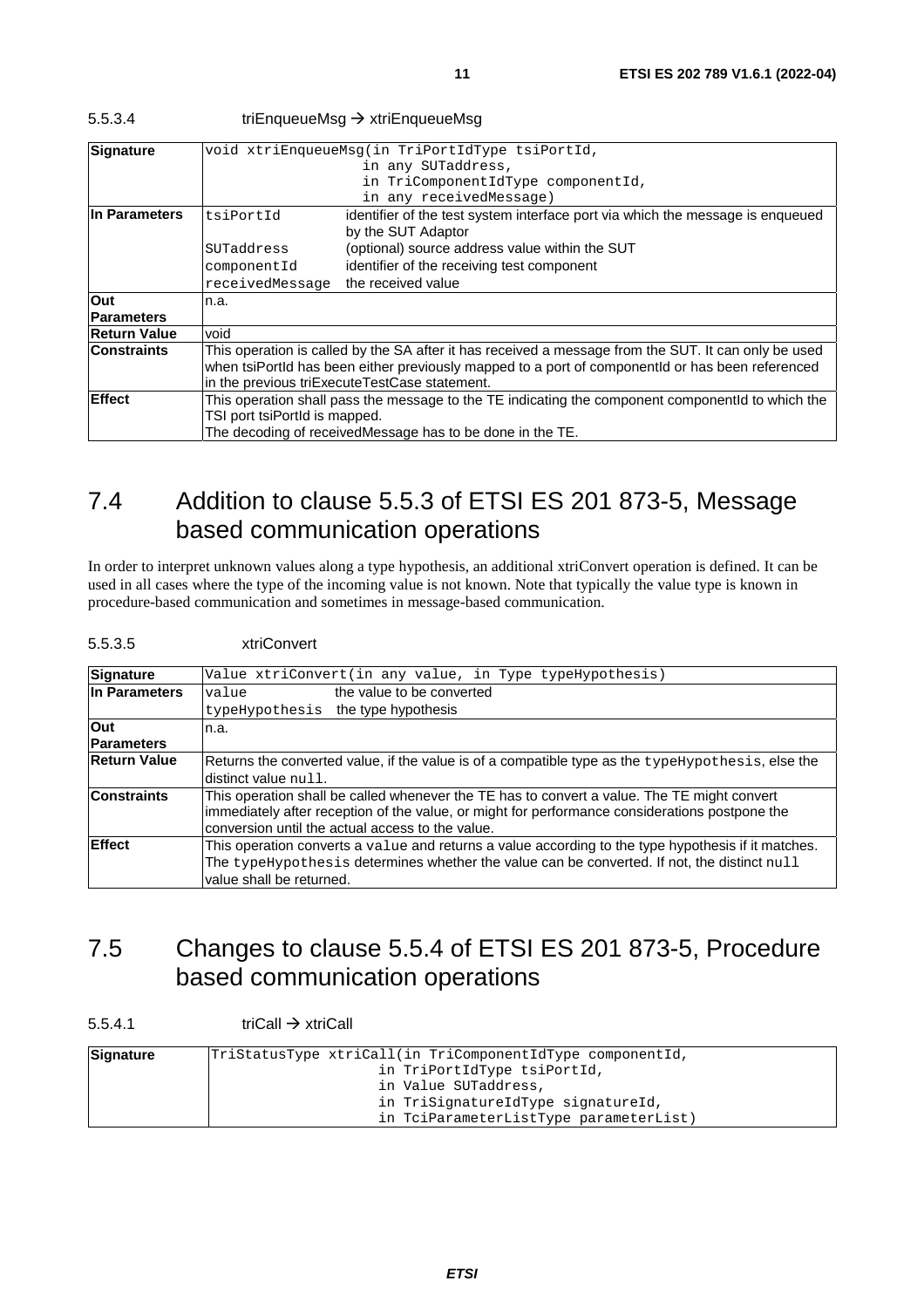| In Parameters                                                                                    | componentId                                                                                          | identifier of the test component issuing the procedure call                                             |  |  |
|--------------------------------------------------------------------------------------------------|------------------------------------------------------------------------------------------------------|---------------------------------------------------------------------------------------------------------|--|--|
|                                                                                                  | tsiPortId                                                                                            | identifier of the test system interface port via which the procedure call is                            |  |  |
|                                                                                                  | sent                                                                                                 | to the SUT Adaptor                                                                                      |  |  |
|                                                                                                  | SUTaddress                                                                                           | (optional) destination address within the SUT                                                           |  |  |
|                                                                                                  | signatureId                                                                                          | identifier of the signature of the procedure call                                                       |  |  |
|                                                                                                  | parameterList                                                                                        | a list of parameters which are part of the indicated signature. The                                     |  |  |
|                                                                                                  |                                                                                                      | parameters in parameterList are ordered as they appear in the TTCN-3                                    |  |  |
|                                                                                                  |                                                                                                      | signature declaration                                                                                   |  |  |
| <b>Out Parameters</b>                                                                            | n.a.                                                                                                 |                                                                                                         |  |  |
| <b>Return Value</b>                                                                              |                                                                                                      | The return status of the tricall operation. The return status indicates the local success               |  |  |
|                                                                                                  |                                                                                                      | (TRI_OK) or failure (TRI_Error) of the operation.                                                       |  |  |
| <b>Constraints</b>                                                                               | This operation is called by the TE when it executes a TTCN-3 unicast call operation on a             |                                                                                                         |  |  |
|                                                                                                  |                                                                                                      | component port, which has been mapped to a TSI port. This operation is called by the TE for all         |  |  |
|                                                                                                  |                                                                                                      | TTCN-3 call operations if no system component has been specified for a test case, i.e. only a MTC       |  |  |
|                                                                                                  | test component is created for a test case.                                                           |                                                                                                         |  |  |
|                                                                                                  |                                                                                                      | The procedure parameters are the parameters specified in the TTCN-3 signature template.                 |  |  |
| <b>Effect</b>                                                                                    |                                                                                                      | On invocation of this operation the SA can initiate the procedure call corresponding to the signature   |  |  |
|                                                                                                  |                                                                                                      | identifier signatureId and the TSI port tsiPortId.                                                      |  |  |
|                                                                                                  |                                                                                                      | The tricall operation shall return without waiting for the return of the issued procedure call (see     |  |  |
|                                                                                                  |                                                                                                      | note). This TRI operation returns TRI OK on successful initiation of the procedure call, TRI Error      |  |  |
|                                                                                                  | otherwise. No error shall be indicated by the SA in case the value of any out parameter is non-null. |                                                                                                         |  |  |
| Notice that the return value of this TRI operation does not make any statement about the success |                                                                                                      |                                                                                                         |  |  |
|                                                                                                  | or failure of the procedure call.                                                                    |                                                                                                         |  |  |
|                                                                                                  | Note that an optional timeout value, which can be specified in the TTCN-3 ATS for a call operation,  |                                                                                                         |  |  |
|                                                                                                  |                                                                                                      | is not included in the tricall operation signature. The TE is responsible to address this issue by      |  |  |
|                                                                                                  |                                                                                                      | starting a timer for the TTCN-3 call operation in the PA with a separate TRI operation call,            |  |  |
|                                                                                                  | i.e. triStartTimer.                                                                                  |                                                                                                         |  |  |
| NOTE:                                                                                            |                                                                                                      | This might be achieved for example by spawning a new thread or process. This handling of this procedure |  |  |
|                                                                                                  |                                                                                                      | call is, however, dependent on implementation of the TE.                                                |  |  |
|                                                                                                  |                                                                                                      |                                                                                                         |  |  |

### 5.5.4.2  $tricallyC \rightarrow xtricallyC$

| Signature             |                                                                                                      | TriStatusType xtriCallBC(in TriComponentIdType componentId,                                             |  |  |
|-----------------------|------------------------------------------------------------------------------------------------------|---------------------------------------------------------------------------------------------------------|--|--|
|                       |                                                                                                      | in TriPortIdType tsiPortId,                                                                             |  |  |
|                       |                                                                                                      | in TriSignatureIdType signatureId,                                                                      |  |  |
|                       |                                                                                                      | in TciParameterListType parameterList)                                                                  |  |  |
| In Parameters         | componentId                                                                                          | identifier of the test component issuing the procedure call                                             |  |  |
|                       | tsiPortId                                                                                            | identifier of the test system interface port via which the procedure call is                            |  |  |
|                       |                                                                                                      | sent to the SUT Adaptor                                                                                 |  |  |
|                       | signatureId                                                                                          | identifier of the signature of the procedure call                                                       |  |  |
|                       | parameterList                                                                                        | a list of parameters which are part of the indicated signature. The                                     |  |  |
|                       |                                                                                                      | parameters in parameterList are ordered as they appear in the                                           |  |  |
|                       |                                                                                                      | TTCN-3 signature declaration                                                                            |  |  |
| <b>Out Parameters</b> | n.a.                                                                                                 |                                                                                                         |  |  |
| Return Value          | The return status of the tricallBC operation. The return status indicates the local success          |                                                                                                         |  |  |
|                       |                                                                                                      | (TRI_OK) or failure (TRI_Error) of the operation.                                                       |  |  |
| <b>Constraints</b>    |                                                                                                      | This operation is called by the TE when it executes a TTCN-3 broadcast call operation on a              |  |  |
|                       |                                                                                                      | component port, which has been mapped to a TSI port. This operation is called by the TE for all         |  |  |
|                       | TTCN-3 call operations if no system component has been specified for a test case, i.e. only a MTC    |                                                                                                         |  |  |
|                       | test component is created for a test case.                                                           |                                                                                                         |  |  |
|                       |                                                                                                      | The procedure parameters are the parameters specified in the TTCN-3 signature template.                 |  |  |
| <b>Effect</b>         | On invocation of this operation the SA can initiate and broadcast the procedure call corresponding   |                                                                                                         |  |  |
|                       | to the signature identifier signatureId and the TSI port tsiPortId.                                  |                                                                                                         |  |  |
|                       | The tricallBc operation shall return without waiting for the return of the issued procedure call     |                                                                                                         |  |  |
|                       | (see note). This TRI operation returns TRI_OK on successful initiation of the procedure call,        |                                                                                                         |  |  |
|                       | TRI Error otherwise. No error shall be indicated by the SA in case the value of any out parameter is |                                                                                                         |  |  |
|                       | non-null. Notice that the return value of this TRI operation does not make any statement about the   |                                                                                                         |  |  |
|                       | success or failure of the procedure call.                                                            |                                                                                                         |  |  |
|                       | Note that an optional timeout value, which can be specified in the TTCN-3 ATS for a call operation,  |                                                                                                         |  |  |
|                       |                                                                                                      | is not included in the tricallBC operation signature. The TE is responsible to address this issue       |  |  |
|                       |                                                                                                      | by starting a timer for the TTCN-3 call operation in the PA with a separate TRI operation call,         |  |  |
|                       | i.e. triStartTimer.                                                                                  |                                                                                                         |  |  |
| NOTE:                 |                                                                                                      | This might be achieved for example by spawning a new thread or process. This handling of this procedure |  |  |
|                       |                                                                                                      | call is, however, dependent on implementation of the TE.                                                |  |  |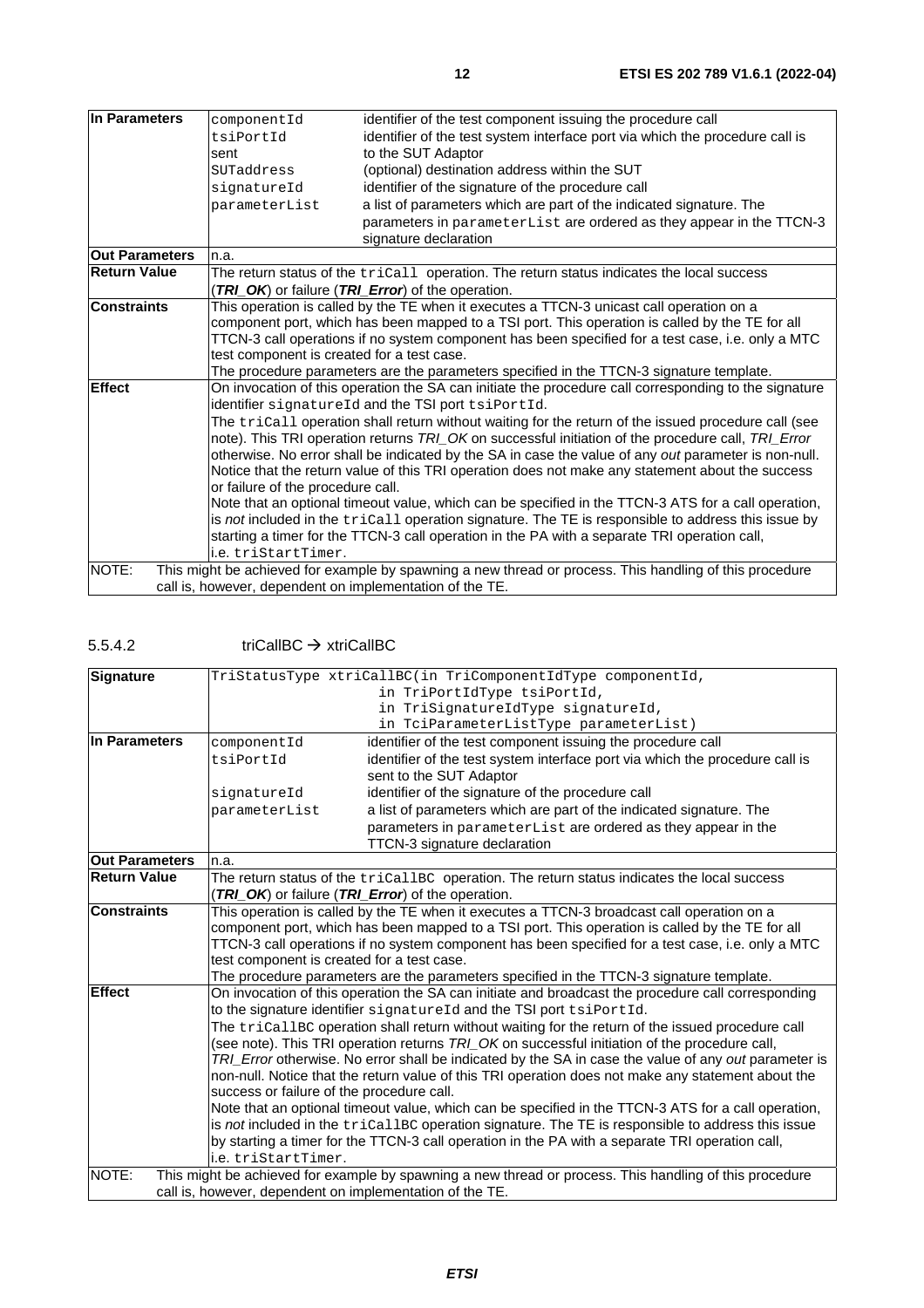| 5.5.4.3 | triCallMC $\rightarrow$ xtriCallMC |
|---------|------------------------------------|
|         |                                    |

| <b>Signature</b>                                                                                                                                                                                                    |                                                                                                                                                                           | TriStatusType xtriCallMC(in TriComponentIdType componentId,                                       |  |
|---------------------------------------------------------------------------------------------------------------------------------------------------------------------------------------------------------------------|---------------------------------------------------------------------------------------------------------------------------------------------------------------------------|---------------------------------------------------------------------------------------------------|--|
|                                                                                                                                                                                                                     | in TriPortIdType tsiPortId,                                                                                                                                               |                                                                                                   |  |
|                                                                                                                                                                                                                     |                                                                                                                                                                           | in TciValueList SUTaddresses,                                                                     |  |
|                                                                                                                                                                                                                     |                                                                                                                                                                           | in TriSignatureIdType signatureId,                                                                |  |
|                                                                                                                                                                                                                     |                                                                                                                                                                           | in TciParameterListType parameterList)                                                            |  |
| In Parameters                                                                                                                                                                                                       | componentId                                                                                                                                                               | identifier of the test component issuing the procedure call                                       |  |
|                                                                                                                                                                                                                     | tsiPortId                                                                                                                                                                 | identifier of the test system interface port via which the procedure call is                      |  |
|                                                                                                                                                                                                                     |                                                                                                                                                                           | sent to the SUT Adaptor                                                                           |  |
|                                                                                                                                                                                                                     | SUTaddresses                                                                                                                                                              | destination addresses within the SUT                                                              |  |
|                                                                                                                                                                                                                     | signatureId                                                                                                                                                               | identifier of the signature of the procedure call                                                 |  |
|                                                                                                                                                                                                                     | parameterList                                                                                                                                                             | a list of parameters which are part of the indicated signature. The                               |  |
|                                                                                                                                                                                                                     |                                                                                                                                                                           | parameters in parameterList are ordered as they appear in the                                     |  |
|                                                                                                                                                                                                                     |                                                                                                                                                                           | TTCN-3 signature declaration                                                                      |  |
| <b>Out Parameters</b>                                                                                                                                                                                               | n.a.                                                                                                                                                                      |                                                                                                   |  |
| <b>Return Value</b>                                                                                                                                                                                                 | The return status of the tricallMC operation. The return status indicates the local success                                                                               |                                                                                                   |  |
|                                                                                                                                                                                                                     |                                                                                                                                                                           | (TRI_OK) or failure (TRI_Error) of the operation.                                                 |  |
| This operation is called by the TE when it executes a TTCN-3 multicast call operation on a<br><b>Constraints</b><br>component port, which has been mapped to a TSI port. This operation is called by the TE for all |                                                                                                                                                                           |                                                                                                   |  |
|                                                                                                                                                                                                                     |                                                                                                                                                                           |                                                                                                   |  |
|                                                                                                                                                                                                                     | TTCN-3 call operations if no system component has been specified for a test case, i.e. only a MTC<br>test component is created for a test case.                           |                                                                                                   |  |
|                                                                                                                                                                                                                     |                                                                                                                                                                           |                                                                                                   |  |
|                                                                                                                                                                                                                     |                                                                                                                                                                           | The procedure parameters are the parameters specified in the TTCN-3 signature template.           |  |
| <b>Effect</b>                                                                                                                                                                                                       | On invocation of this operation the SA can initiate and multicast the procedure call corresponding to<br>the signature identifier signatureId and the TSI port tsiPortId. |                                                                                                   |  |
|                                                                                                                                                                                                                     |                                                                                                                                                                           | The tricallmc operation shall return without waiting for the return of the issued procedure call  |  |
| (see note). This TRI operation returns TRI_OK on successful initiation of the procedure call,<br>TRI_Error otherwise. No error shall be indicated by the SA in case the value of any out parameter is               |                                                                                                                                                                           |                                                                                                   |  |
|                                                                                                                                                                                                                     |                                                                                                                                                                           |                                                                                                   |  |
|                                                                                                                                                                                                                     | non-null. Notice that the return value of this TRI operation does not make any statement about the                                                                        |                                                                                                   |  |
|                                                                                                                                                                                                                     | success or failure of the procedure call.<br>Note that an optional timeout value, which can be specified in the TTCN-3 ATS for a call operation,                          |                                                                                                   |  |
|                                                                                                                                                                                                                     |                                                                                                                                                                           |                                                                                                   |  |
|                                                                                                                                                                                                                     |                                                                                                                                                                           | is not included in the tricallMC operation signature. The TE is responsible to address this issue |  |
|                                                                                                                                                                                                                     | by starting a timer for the TTCN-3 call operation in the PA with a separate TRI operation call,                                                                           |                                                                                                   |  |
|                                                                                                                                                                                                                     | i.e. triStartTimer.                                                                                                                                                       |                                                                                                   |  |
| NOTE:<br>This might be achieved for example by spawning a new thread or process. This handling of this procedure                                                                                                    |                                                                                                                                                                           |                                                                                                   |  |
|                                                                                                                                                                                                                     |                                                                                                                                                                           | call is, however, dependent on implementation of the TE.                                          |  |

#### $5.5.4.4$  triReply  $\rightarrow$  xtriReply

| Signature             |                                                                                               | TriStatusType xtriReply(in TriComponentIdType componentId,                                           |
|-----------------------|-----------------------------------------------------------------------------------------------|------------------------------------------------------------------------------------------------------|
|                       |                                                                                               | in TriPortIdType tsiPortId,                                                                          |
|                       |                                                                                               | in Value SUTaddress,                                                                                 |
|                       |                                                                                               | in TriSignatureIdType signatureId,                                                                   |
|                       |                                                                                               | in TciParameterListType parameterList,                                                               |
|                       |                                                                                               | in Value returnValue)                                                                                |
| In Parameters         | componentId                                                                                   | identifier of the replying test component                                                            |
|                       | tsiPortId                                                                                     | identifier of the test system interface port via which the reply is sent to the                      |
|                       |                                                                                               | <b>SUT Adaptor</b>                                                                                   |
|                       | SUTaddress                                                                                    | (optional) destination address within the SUT                                                        |
|                       | signatureId                                                                                   | identifier of the signature of the procedure call                                                    |
|                       | parameterList                                                                                 | a list of parameters which are part of the indicated signature. The                                  |
|                       |                                                                                               | parameters in parameterList are ordered as they appear in the                                        |
|                       |                                                                                               | TTCN-3 signature declaration                                                                         |
|                       | returnValue                                                                                   | (optional) return value of the procedure call                                                        |
| <b>Out Parameters</b> | n.a.                                                                                          |                                                                                                      |
| <b>Return Value</b>   |                                                                                               | The return status of the $\text{trikeply operation}$ . The return status indicates the local success |
|                       |                                                                                               | <b>TRI_OK</b> ) or failure (TRI_Error) of the operation.                                             |
| <b>Constraints</b>    | This operation is called by the TE when it executes a TTCN-3 unicast reply operation on a     |                                                                                                      |
|                       | component port that has been mapped to a TSI port. This operation is called by the TE for all |                                                                                                      |
|                       |                                                                                               | TTCN-3 reply operations if no system component has been specified for a test case, i.e. only a       |
|                       | MTC test component is created for a test case.                                                |                                                                                                      |
|                       |                                                                                               | The parameterList contains procedure call parameters. These parameters are the parameters            |
|                       | specified in the TTCN-3 signature template.                                                   |                                                                                                      |
|                       |                                                                                               | If no return type has been defined for the procedure signature in the TTCN-3 ATS, the distinct value |
|                       | null shall be passed for the return value.                                                    |                                                                                                      |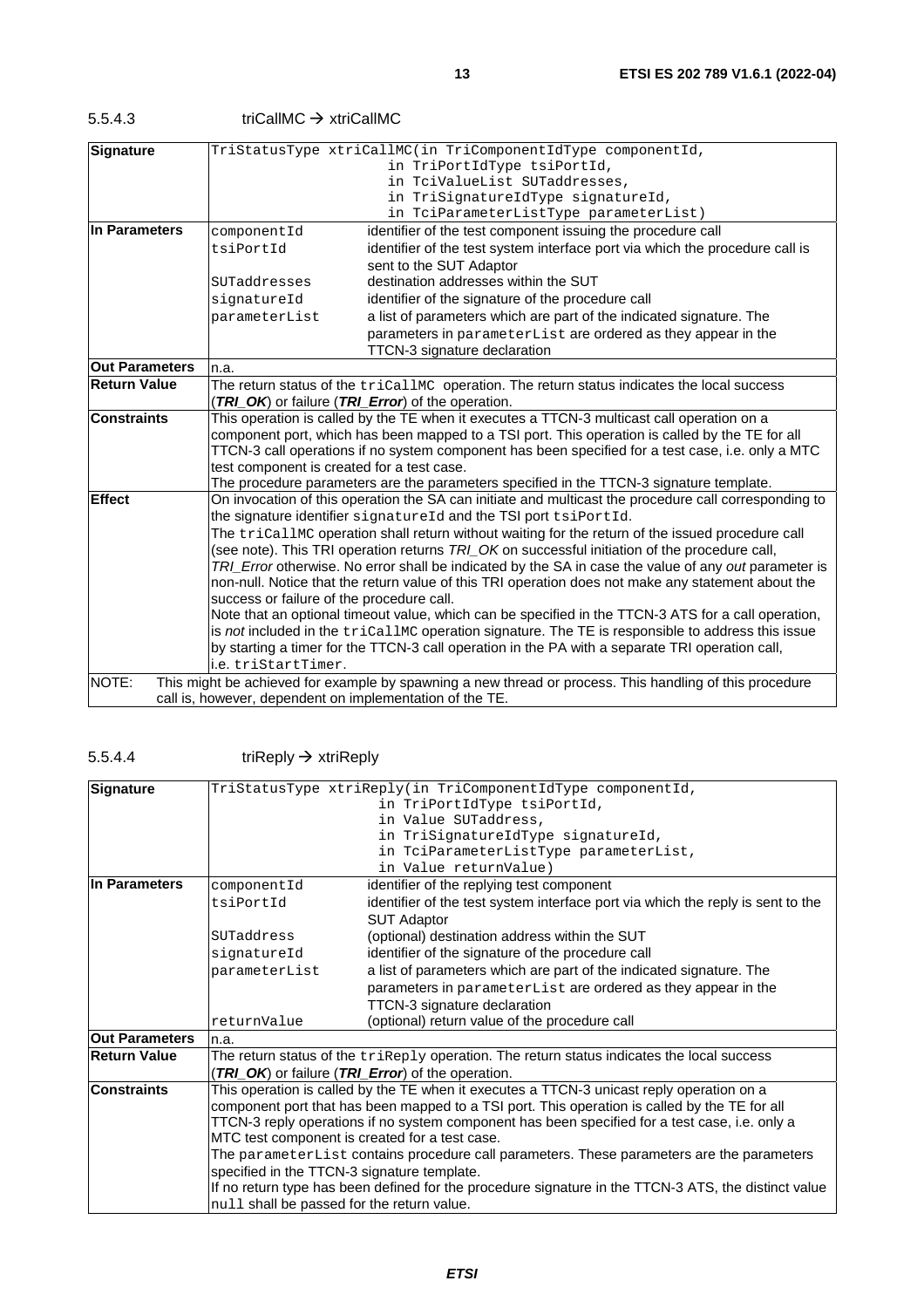| <b>Effect</b> | On invocation of this operation the SA can issue the reply to a procedure call corresponding to the     |
|---------------|---------------------------------------------------------------------------------------------------------|
|               | signature identifier signatureld and the TSI port tsiportid.                                            |
|               | The $\text{trikeply operation}$ will return TRI OK on successful execution of this operation, TRI Error |
|               | otherwise. The SA shall indicate no error in case the value of any in parameter or an undefined         |
|               | Ireturn value is different from null.                                                                   |

5.5.4.5  $triangle \rightarrow$  xtriReplyBC

| Signature             |                                                                                                                                                                                                                                                                                                                                                                                                      | TriStatusType xtriReplyBC(in TriComponentIdType componentId,                                       |  |
|-----------------------|------------------------------------------------------------------------------------------------------------------------------------------------------------------------------------------------------------------------------------------------------------------------------------------------------------------------------------------------------------------------------------------------------|----------------------------------------------------------------------------------------------------|--|
|                       |                                                                                                                                                                                                                                                                                                                                                                                                      | in TriPortIdType tsiPortId,                                                                        |  |
|                       |                                                                                                                                                                                                                                                                                                                                                                                                      | in TriSignatureIdType signatureId,                                                                 |  |
|                       |                                                                                                                                                                                                                                                                                                                                                                                                      | in TciParameterListType parameterList,                                                             |  |
|                       |                                                                                                                                                                                                                                                                                                                                                                                                      | in Value returnValue)                                                                              |  |
| In Parameters         | componentId                                                                                                                                                                                                                                                                                                                                                                                          | identifier of the replying test component                                                          |  |
|                       | tsiPortId                                                                                                                                                                                                                                                                                                                                                                                            | identifier of the test system interface port via which the reply is sent to the                    |  |
|                       |                                                                                                                                                                                                                                                                                                                                                                                                      | <b>SUT Adaptor</b>                                                                                 |  |
|                       | signatureId                                                                                                                                                                                                                                                                                                                                                                                          | identifier of the signature of the procedure call                                                  |  |
|                       | parameterList                                                                                                                                                                                                                                                                                                                                                                                        | a list of parameters which are part of the indicated signature. The                                |  |
|                       |                                                                                                                                                                                                                                                                                                                                                                                                      | parameters in parameterList are ordered as they appear in the                                      |  |
|                       |                                                                                                                                                                                                                                                                                                                                                                                                      | TTCN-3 signature declaration                                                                       |  |
|                       | returnValue                                                                                                                                                                                                                                                                                                                                                                                          | (optional) return value of the procedure call                                                      |  |
| <b>Out Parameters</b> | n.a.                                                                                                                                                                                                                                                                                                                                                                                                 |                                                                                                    |  |
| <b>Return Value</b>   | The return status of the triReplyBC operation. The return status indicates the local success                                                                                                                                                                                                                                                                                                         |                                                                                                    |  |
|                       | (TRI_OK) or failure (TRI_Error) of the operation.                                                                                                                                                                                                                                                                                                                                                    |                                                                                                    |  |
| <b>Constraints</b>    | This operation is called by the TE when it executes a TTCN-3 broadcast reply operation on a                                                                                                                                                                                                                                                                                                          |                                                                                                    |  |
|                       | component port that has been mapped to a TSI port. This operation is called by the TE for all                                                                                                                                                                                                                                                                                                        |                                                                                                    |  |
|                       | TTCN-3 reply operations if no system component has been specified for a test case, i.e. only a<br>MTC test component is created for a test case.<br>The parameterList contains procedure call parameters. These parameters are the parameters<br>specified in the TTCN-3 signature template.<br>If no return type has been defined for the procedure signature in the TTCN-3 ATS, the distinct value |                                                                                                    |  |
|                       |                                                                                                                                                                                                                                                                                                                                                                                                      |                                                                                                    |  |
|                       |                                                                                                                                                                                                                                                                                                                                                                                                      |                                                                                                    |  |
|                       |                                                                                                                                                                                                                                                                                                                                                                                                      |                                                                                                    |  |
|                       |                                                                                                                                                                                                                                                                                                                                                                                                      |                                                                                                    |  |
|                       | null shall be passed for the return value.                                                                                                                                                                                                                                                                                                                                                           |                                                                                                    |  |
| <b>Effect</b>         |                                                                                                                                                                                                                                                                                                                                                                                                      | On invocation of this operation the SA can broadcast the reply to procedure calls corresponding to |  |
|                       |                                                                                                                                                                                                                                                                                                                                                                                                      | the signature identifier signatureId and the TSI port tsiPortId.                                   |  |
|                       |                                                                                                                                                                                                                                                                                                                                                                                                      | The $\text{trigen}$ yBC operation will return TRI_OK on successful execution of this operation,    |  |
|                       |                                                                                                                                                                                                                                                                                                                                                                                                      | TRI_Error otherwise. The SA shall indicate no error in case the value of any in parameter or an    |  |
|                       | undefined return value is different from null.                                                                                                                                                                                                                                                                                                                                                       |                                                                                                    |  |

### 5.5.4.6  $\qquad \qquad \text{triReplyMC} \rightarrow \text{xtriReplyMC}$

| Signature             | TriStatusType xtriReplyMC(in TriComponentIdType componentId,                                          |                                                                                 |  |
|-----------------------|-------------------------------------------------------------------------------------------------------|---------------------------------------------------------------------------------|--|
|                       |                                                                                                       | in TriPortIdType tsiPortId,                                                     |  |
|                       | in TciValueList SUTaddresses,                                                                         |                                                                                 |  |
|                       |                                                                                                       | in TriSignatureIdType signatureId,                                              |  |
|                       |                                                                                                       | in TciParameterListType parameterList,                                          |  |
|                       |                                                                                                       | in Value returnValue)                                                           |  |
| In Parameters         | componentId                                                                                           | identifier of the replying test component                                       |  |
|                       | tsiPortId                                                                                             | identifier of the test system interface port via which the reply is sent to the |  |
|                       |                                                                                                       | <b>SUT Adaptor</b>                                                              |  |
|                       | SUTaddresses                                                                                          | destination addresses within the SUT                                            |  |
|                       | signatureId                                                                                           | identifier of the signature of the procedure call                               |  |
|                       | parameterList                                                                                         | a list of parameters which are part of the indicated signature. The             |  |
|                       |                                                                                                       | parameters in parameterList are ordered as they appear in the                   |  |
|                       |                                                                                                       | TTCN-3 signature declaration                                                    |  |
|                       | returnValue                                                                                           | (optional) return value of the procedure call                                   |  |
| <b>Out Parameters</b> | In.a.                                                                                                 |                                                                                 |  |
| <b>Return Value</b>   | The return status of the $\text{trikeplyMC}$ operation. The return status indicates the local success |                                                                                 |  |
|                       |                                                                                                       | (TRI_OK) or failure (TRI_Error) of the operation.                               |  |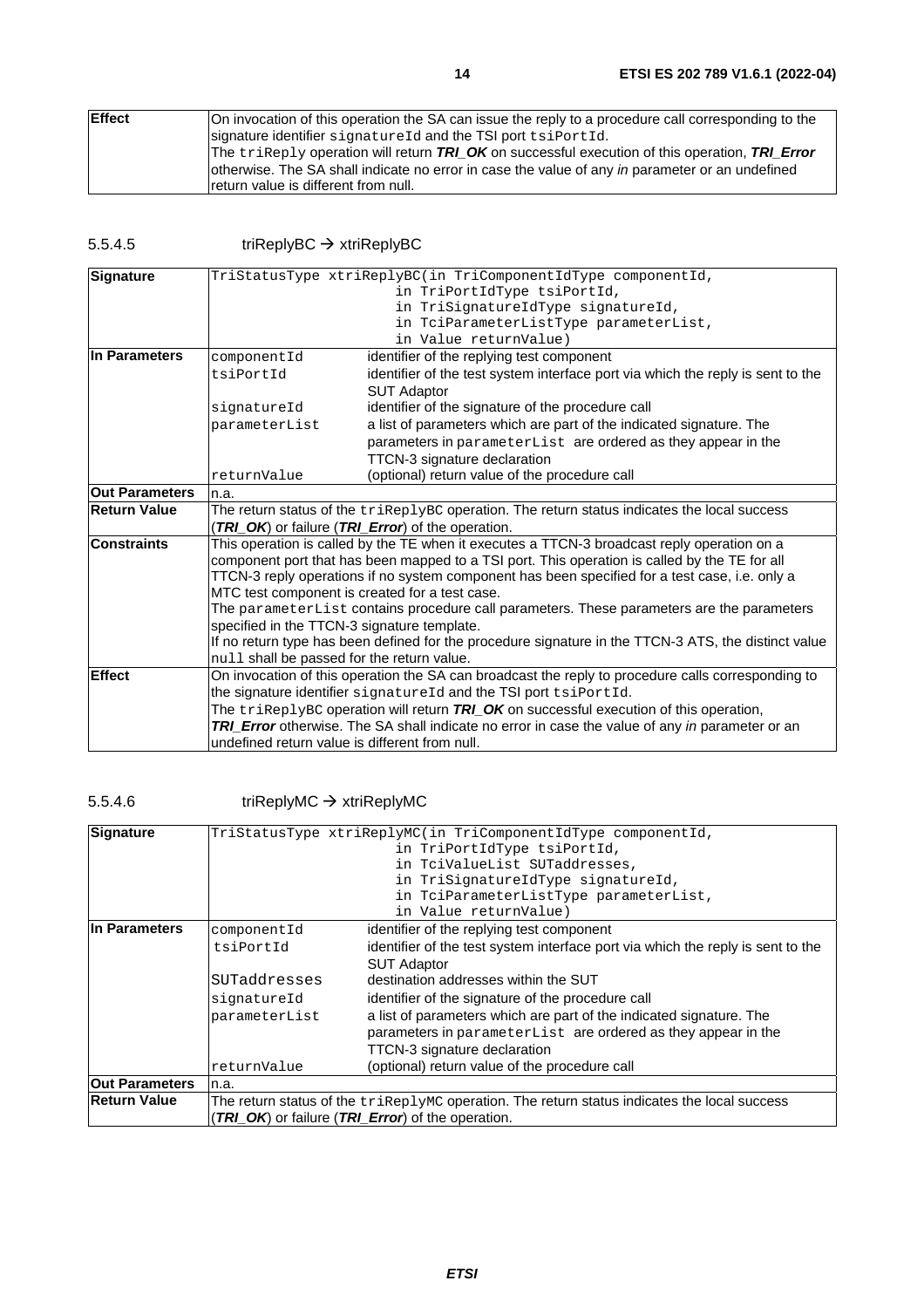|                | If no return type has been defined for the procedure signature in the TTCN-3 ATS, the distinct value   |
|----------------|--------------------------------------------------------------------------------------------------------|
|                | null shall be passed for the return value.                                                             |
| <b>IEffect</b> | On invocation of this operation the SA can multicast the reply to procedure calls corresponding to     |
|                | the signature identifier signatureId and the TSI port tsiPortId.                                       |
|                | The triReplyMC operation will return TRI_OK on successful execution of this operation,                 |
|                | <b>TRI_Error</b> otherwise. The SA shall indicate no error in case the value of any in parameter or an |
|                | undefined return value is different from null.                                                         |

#### 5.5.4.7 triRaise  $\rightarrow$  xtriRaise

| Signature             |                                                                                                    | TriStatusType xtriRaise(in TriComponentIdType componentId,                                 |  |
|-----------------------|----------------------------------------------------------------------------------------------------|--------------------------------------------------------------------------------------------|--|
|                       |                                                                                                    |                                                                                            |  |
|                       | in TriPortIdType tsiPortId,                                                                        |                                                                                            |  |
|                       |                                                                                                    | in Value SUTaddress,                                                                       |  |
|                       |                                                                                                    | in TriSignatureIdType signatureId,                                                         |  |
|                       |                                                                                                    | in Value exc)                                                                              |  |
| In Parameters         | componentId                                                                                        | identifier of the test component raising the exception                                     |  |
|                       | tsiPortId                                                                                          | identifier of the test system interface port via which the exception is sent to            |  |
|                       |                                                                                                    | the SUT Adaptor                                                                            |  |
|                       | SUTaddress                                                                                         | (optional) destination address within the SUT                                              |  |
|                       | signatureId                                                                                        | identifier of the signature of the procedure call which the exception is                   |  |
|                       |                                                                                                    | associated with                                                                            |  |
|                       | exc                                                                                                | the exception                                                                              |  |
| <b>Out Parameters</b> | n.a.                                                                                               |                                                                                            |  |
| <b>Return Value</b>   |                                                                                                    | The return status of the triRaise operation. The return status indicates the local success |  |
|                       |                                                                                                    | (TRI_OK) or failure (TRI_Error) of the operation.                                          |  |
| <b>Constraints</b>    | This operation is called by the TE when it executes a TTCN-3 unicast raise operation on a          |                                                                                            |  |
|                       | component port that has been mapped to a TSI port. This operation is called by the TE for all      |                                                                                            |  |
|                       | TTCN-3 raise operations if no system component has been specified for a test case, i.e. only a     |                                                                                            |  |
|                       | MTC test component is created for a test case.                                                     |                                                                                            |  |
| <b>Effect</b>         | On invocation of this operation the SA can raise an exception to a procedure call corresponding to |                                                                                            |  |
|                       | the signature identifier signatureId and the TSI port tsiPortId.                                   |                                                                                            |  |
|                       |                                                                                                    |                                                                                            |  |
|                       |                                                                                                    | The triRaise operation returns TRI_OK on successful execution of the operation, TRI_Error  |  |
|                       | otherwise.                                                                                         |                                                                                            |  |

#### 5.5.4.8 triRaiseBC xtriRaiseBC

| Signature             | TriStatusType xtriRaiseBC(in TriComponentIdType componentId,                                                                                                                                                                                                                                                                                                          |                                                                                 |  |
|-----------------------|-----------------------------------------------------------------------------------------------------------------------------------------------------------------------------------------------------------------------------------------------------------------------------------------------------------------------------------------------------------------------|---------------------------------------------------------------------------------|--|
|                       | in TriPortIdType tsiPortId,                                                                                                                                                                                                                                                                                                                                           |                                                                                 |  |
|                       | in TriSignatureIdType signatureId,                                                                                                                                                                                                                                                                                                                                    |                                                                                 |  |
|                       | in Value exc)                                                                                                                                                                                                                                                                                                                                                         |                                                                                 |  |
| In Parameters         | identifier of the test component raising the exception<br>componentId                                                                                                                                                                                                                                                                                                 |                                                                                 |  |
|                       | tsiPortId                                                                                                                                                                                                                                                                                                                                                             | identifier of the test system interface port via which the exception is sent to |  |
|                       |                                                                                                                                                                                                                                                                                                                                                                       | the SUT Adaptor                                                                 |  |
|                       |                                                                                                                                                                                                                                                                                                                                                                       |                                                                                 |  |
|                       | signatureId                                                                                                                                                                                                                                                                                                                                                           | identifier of the signature of the procedure call which the exception is        |  |
|                       |                                                                                                                                                                                                                                                                                                                                                                       | associated with                                                                 |  |
|                       | exc                                                                                                                                                                                                                                                                                                                                                                   | the exception                                                                   |  |
| <b>Out Parameters</b> | n.a.                                                                                                                                                                                                                                                                                                                                                                  |                                                                                 |  |
| <b>Return Value</b>   | The return status of the $\text{trikaiseBC}$ operation. The return status indicates the local success                                                                                                                                                                                                                                                                 |                                                                                 |  |
|                       | <b>TRI_OK</b> ) or failure (TRI_Error) of the operation.                                                                                                                                                                                                                                                                                                              |                                                                                 |  |
| <b>Constraints</b>    | This operation is called by the TE when it executes a TTCN-3 broadcast raise operation on a                                                                                                                                                                                                                                                                           |                                                                                 |  |
|                       | component port that has been mapped to a TSI port. This operation is called by the TE for all                                                                                                                                                                                                                                                                         |                                                                                 |  |
|                       | TTCN-3 raise operations if no system component has been specified for a test case, i.e. only a                                                                                                                                                                                                                                                                        |                                                                                 |  |
|                       |                                                                                                                                                                                                                                                                                                                                                                       |                                                                                 |  |
| <b>Effect</b>         |                                                                                                                                                                                                                                                                                                                                                                       |                                                                                 |  |
|                       |                                                                                                                                                                                                                                                                                                                                                                       |                                                                                 |  |
|                       |                                                                                                                                                                                                                                                                                                                                                                       |                                                                                 |  |
|                       | otherwise.                                                                                                                                                                                                                                                                                                                                                            |                                                                                 |  |
|                       | MTC test component is created for a test case.<br>On invocation of this operation the SA can raise and broadcast an exception to procedure calls<br>corresponding to the signature identifier signatureId and the TSI port tsiPortId.<br>The $\texttt{trikaiseBC}$ operation returns $\textit{TRI}$ OK on successful execution of the operation, $\textit{TRI}$ Error |                                                                                 |  |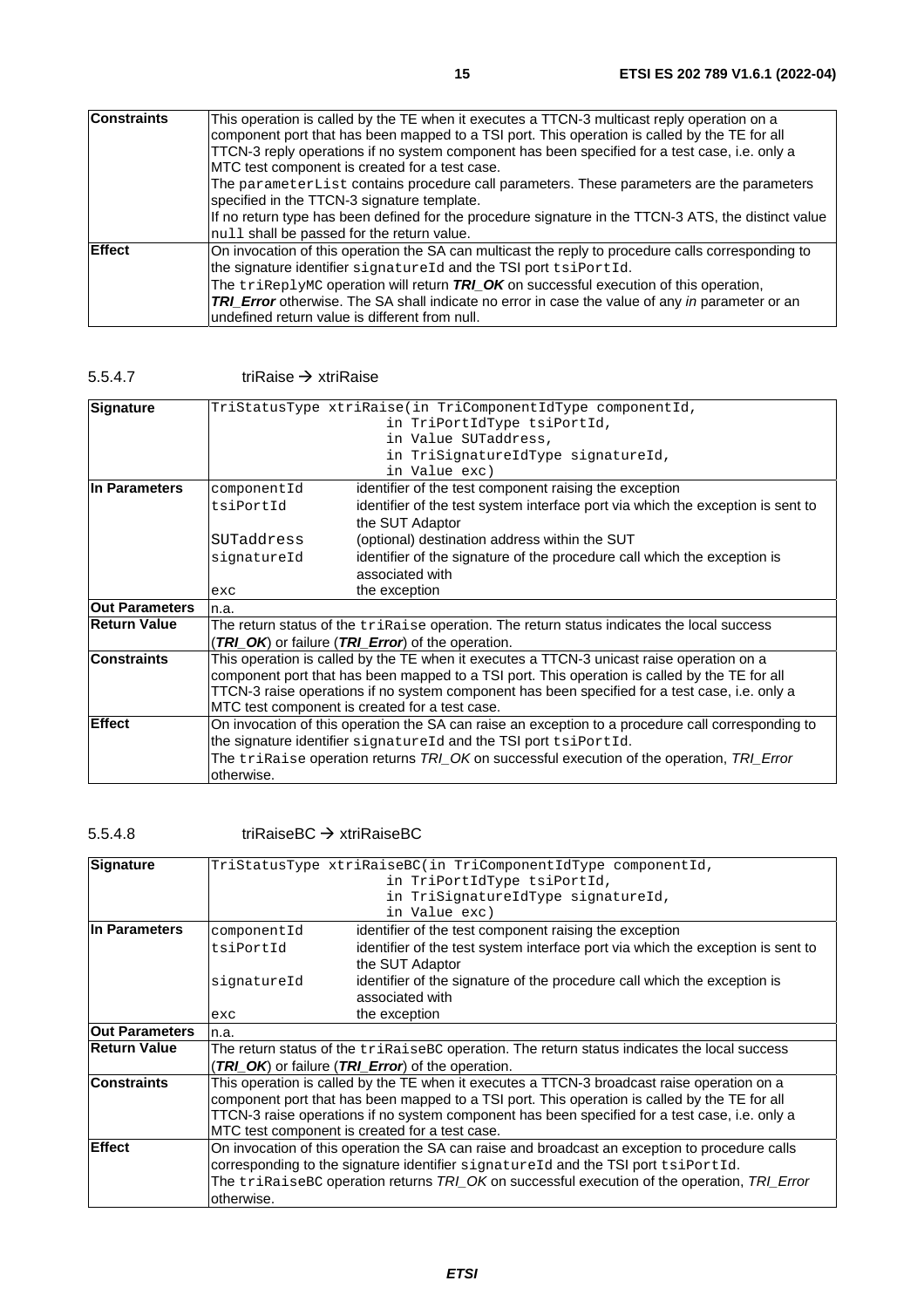5.5.4.9 triRaiseMC xtriRaiseMC

| Signature             | TriStatusType xtriRaiseMC(in TriComponentIdType componentId,                                          |                                                                                             |  |
|-----------------------|-------------------------------------------------------------------------------------------------------|---------------------------------------------------------------------------------------------|--|
|                       | in TriPortIdType tsiPortId,                                                                           |                                                                                             |  |
|                       | in TciValueList SUTaddresses,                                                                         |                                                                                             |  |
|                       | in TriSignatureIdType signatureId,                                                                    |                                                                                             |  |
|                       |                                                                                                       | in Value exc)                                                                               |  |
| In Parameters         | identifier of the test component raising the exception<br>componentId                                 |                                                                                             |  |
|                       | tsiPortId                                                                                             | identifier of the test system interface port via which the exception is sent to             |  |
|                       |                                                                                                       | the SUT Adaptor                                                                             |  |
|                       | SUTaddresses                                                                                          | destination addresses within the SUT                                                        |  |
|                       | signatureId                                                                                           | identifier of the signature of the procedure call which the exception is                    |  |
|                       |                                                                                                       | associated with                                                                             |  |
|                       | exc                                                                                                   | the exception                                                                               |  |
| <b>Out Parameters</b> | n.a.                                                                                                  |                                                                                             |  |
| <b>Return Value</b>   | The return status of the $\text{trikaiseMC}$ operation. The return status indicates the local success |                                                                                             |  |
|                       | (TRI_OK) or failure (TRI_Error) of the operation.                                                     |                                                                                             |  |
| <b>Constraints</b>    | This operation is called by the TE when it executes a TTCN-3 multicast raise operation on a           |                                                                                             |  |
|                       | component port that has been mapped to a TSI port. This operation is called by the TE for all         |                                                                                             |  |
|                       | TTCN-3 raise operations if no system component has been specified for a test case, i.e. only a        |                                                                                             |  |
|                       | MTC test component is created for a test case.                                                        |                                                                                             |  |
| <b>Effect</b>         | On invocation of this operation the SA can raise and multicast an exception to a procedure calls      |                                                                                             |  |
|                       |                                                                                                       | corresponding to the signature identifier signatureId and the TSI port tsiPortId.           |  |
|                       |                                                                                                       | The triRaiseMC operation returns TRI_OK on successful execution of the operation, TRI_Error |  |
|                       | otherwise.                                                                                            |                                                                                             |  |
|                       |                                                                                                       |                                                                                             |  |

### 5.5.4.10 triEnqueueCall → xtriEnqueueCall

| <b>Signature</b>      | void xtriEnqueueCall(in TriPortIdType tsiPortId,                                                     |                                                                                      |  |
|-----------------------|------------------------------------------------------------------------------------------------------|--------------------------------------------------------------------------------------|--|
|                       |                                                                                                      | in any SUTaddress,                                                                   |  |
|                       | in TriComponentIdType componentId,                                                                   |                                                                                      |  |
|                       |                                                                                                      | in TriSignatureIdType signatureId,                                                   |  |
|                       |                                                                                                      | in TciParameterListType parameterList)                                               |  |
| <b>In Parameters</b>  | identifier of the test system interface port via which the procedure call is<br>tsiPortId            |                                                                                      |  |
|                       |                                                                                                      | enqueued by the SUT Adaptor                                                          |  |
|                       | SUTaddress                                                                                           | (optional) source address within the SUT                                             |  |
|                       | componentId                                                                                          | identifier of the receiving test component                                           |  |
|                       | signatureId                                                                                          | identifier of the signature of the procedure call                                    |  |
|                       | parameterList                                                                                        | a list of parameters which are part of the indicated signature. The                  |  |
|                       |                                                                                                      | parameters in parameterList are ordered as they appear in the TTCN-3                 |  |
|                       |                                                                                                      | signature declaration. Description of data passed as parameters to the               |  |
|                       | operation from the calling entity to the called entity                                               |                                                                                      |  |
| <b>Out Parameters</b> | n.a.                                                                                                 |                                                                                      |  |
| <b>Return Value</b>   | void                                                                                                 |                                                                                      |  |
| <b>Constraints</b>    | This operation can be called by the SA after it has received a procedure call from the SUT. It can   |                                                                                      |  |
|                       | only be used when tsiPortId has been either previously mapped to a port of componentId or            |                                                                                      |  |
|                       | referenced in the previous triExecuteTestCase statement.                                             |                                                                                      |  |
| Effect                | The TE can enqueue this procedure call with the signature identifier signatureId at the port of      |                                                                                      |  |
|                       |                                                                                                      | the component componentid to which the TSI port tsiPortid is mapped. The decoding of |  |
|                       |                                                                                                      | procedure parameters has to be done in the TE.                                       |  |
|                       | The TE shall indicate no error in case the value of any <i>out</i> parameter is different from null. |                                                                                      |  |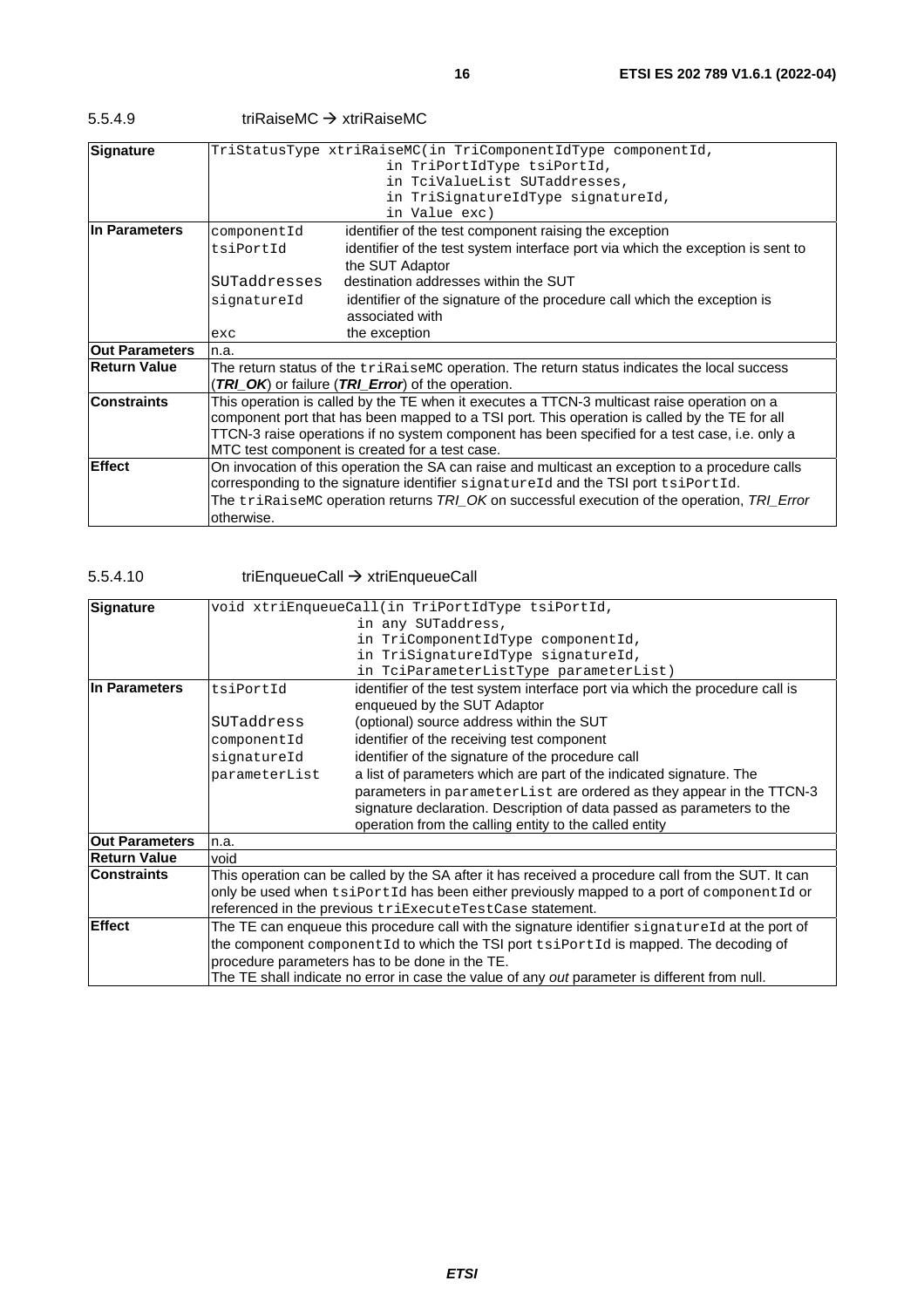| 5.5.4.11 | triEnqueueReply $\rightarrow$ xtriEnqueueReply |
|----------|------------------------------------------------|
|          |                                                |

| void xtriEnqueueReply(in TriPortIdType tsiPortId,<br><b>Signature</b><br>in any SUTaddress,<br>in TriComponentIdType componentId,<br>in TriSignatureIdType signatureId,<br>in TciParameterListType parameterList, |
|-------------------------------------------------------------------------------------------------------------------------------------------------------------------------------------------------------------------|
|                                                                                                                                                                                                                   |
|                                                                                                                                                                                                                   |
|                                                                                                                                                                                                                   |
|                                                                                                                                                                                                                   |
|                                                                                                                                                                                                                   |
| in Value returnValue)                                                                                                                                                                                             |
| lIn Parameters<br>tsiPortId<br>identifier of the test system interface port via which the reply is enqueued by                                                                                                    |
| the SUT Adaptor                                                                                                                                                                                                   |
| SUTaddress<br>(optional) source address within the SUT                                                                                                                                                            |
| identifier of the receiving test component<br>componentId                                                                                                                                                         |
| identifier of the signature of the procedure call<br>signatureId                                                                                                                                                  |
| a list of parameters which are part of the indicated signature. The parameters<br>parameterList                                                                                                                   |
| in parameterList are ordered as they appear in the TTCN-3 signature                                                                                                                                               |
| declaration                                                                                                                                                                                                       |
| (optional) return value of the procedure call<br>returnValue                                                                                                                                                      |
| <b>Out Parameters</b><br>n.a.                                                                                                                                                                                     |
| <b>Return Value</b><br>void                                                                                                                                                                                       |
| This operation can be called by the SA after it has received a reply from the SUT. It can only be<br><b>Constraints</b>                                                                                           |
| used when tsiPortId has been either previously mapped to a port of componentId or                                                                                                                                 |
| referenced in the previous triExecuteTestCase statement.                                                                                                                                                          |
| If no return type has been defined for the procedure signature in the TTCN-3 ATS, the distinct value                                                                                                              |
| mull shall be used for the return value.                                                                                                                                                                          |
| <b>Effect</b><br>The TE can enqueue this reply to the procedure call with the signature identifier signatureId                                                                                                    |
| at the port of the component component Id to which the TSI port tsiPortId is mapped. The                                                                                                                          |
| decoding of the procedure parameters has to be done within the TE.                                                                                                                                                |
| The TE shall indicate no error in case the value of any in parameter or an undefined return value                                                                                                                 |
| is different from null.                                                                                                                                                                                           |

### 5.5.4.12 triEnqueueException xtriEnqueueException

| <b>Signature</b>      | void xtriEnqueueException(in TriPortIdType tsiPortId,                                             |                                                                                         |  |  |
|-----------------------|---------------------------------------------------------------------------------------------------|-----------------------------------------------------------------------------------------|--|--|
|                       | in any SUTaddress,                                                                                |                                                                                         |  |  |
|                       | in TriComponentIdType componentId,                                                                |                                                                                         |  |  |
|                       | in TriSignatureIdType signatureId,                                                                |                                                                                         |  |  |
|                       | in any exc)                                                                                       |                                                                                         |  |  |
| lIn Parameters        | identifier for the test system interface port via which the exception is<br>tsiPortId             |                                                                                         |  |  |
|                       |                                                                                                   | enqueued by the SUT Adaptor                                                             |  |  |
|                       | (optional) source address within the SUT<br>SUTaddress                                            |                                                                                         |  |  |
|                       | identifier of the receiving test component<br>componentId                                         |                                                                                         |  |  |
|                       | identifier of the signature of the procedure call which the exception<br>signatureId              |                                                                                         |  |  |
|                       | is associated with                                                                                |                                                                                         |  |  |
|                       | the exception<br>exc                                                                              |                                                                                         |  |  |
| <b>Out Parameters</b> | n.a.                                                                                              |                                                                                         |  |  |
| Return Value          | void                                                                                              |                                                                                         |  |  |
| <b>Constraints</b>    | This operation can be called by the SA after it has received a reply from the SUT. It can only be |                                                                                         |  |  |
|                       | used when $tsiportId$ has been either previously mapped to a port of componentid or               |                                                                                         |  |  |
|                       | referenced in the previous triExecuteTestCase statement.                                          |                                                                                         |  |  |
| <b>Effect</b>         | The TE can enqueue this exception for the procedure call with the signature identifier            |                                                                                         |  |  |
|                       |                                                                                                   | signatureId at the port of the component componentId to which the TSI port tsiPortId is |  |  |
|                       | mapped.                                                                                           |                                                                                         |  |  |
|                       |                                                                                                   | The decoding of the exception has to be done within the TE.                             |  |  |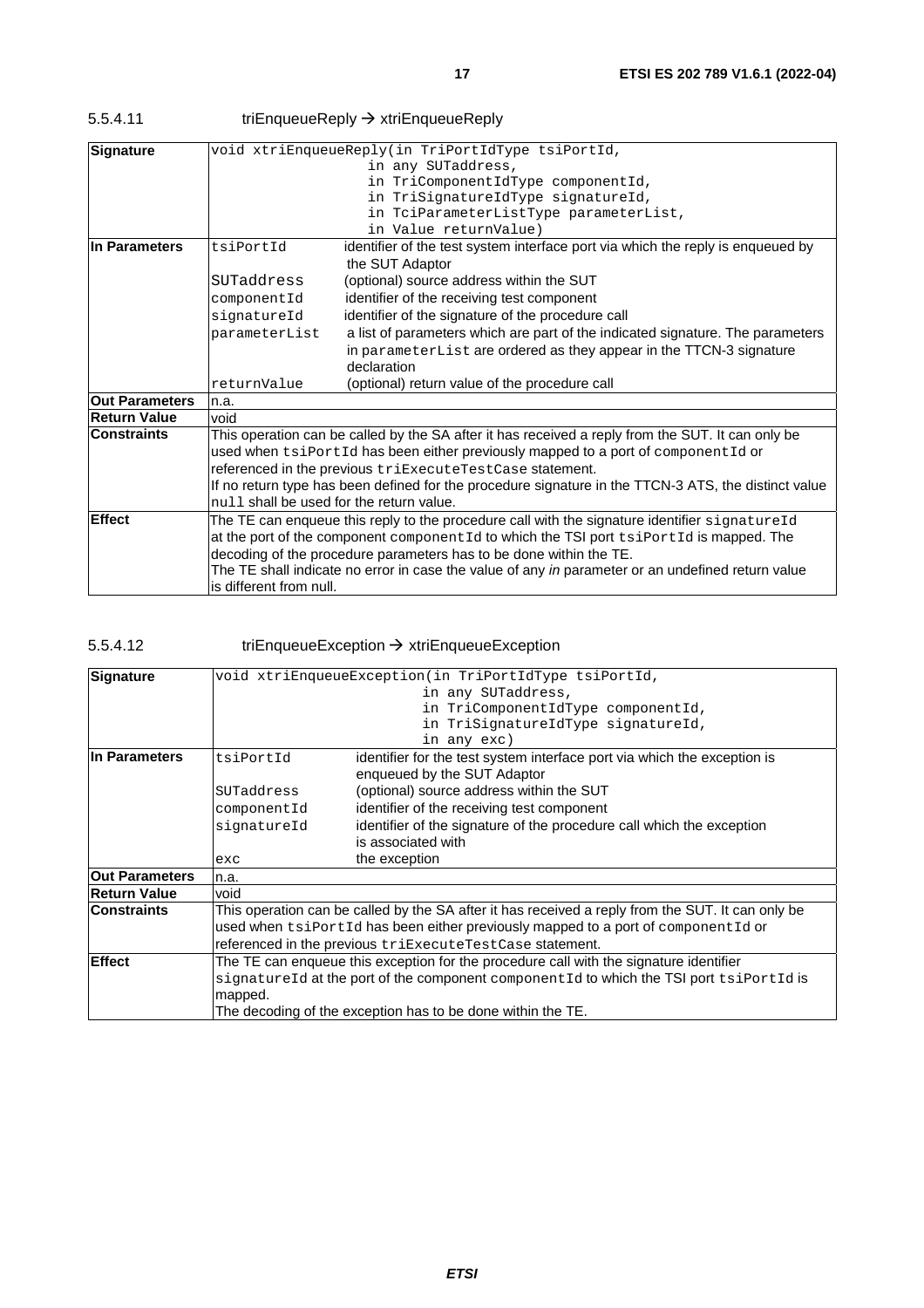### <span id="page-17-0"></span>7.5A Changes to clause 5.5.5 of ETSI ES 201 873-5, Miscellaneous operations

#### 5.5.5.2 triSUTActionParam xtriSUTActionParam

| Signature             | TriStatusType xtriSUTActionParam (                                                                  |  |  |
|-----------------------|-----------------------------------------------------------------------------------------------------|--|--|
|                       | in TciParameterListType parameterList)                                                              |  |  |
| In Parameters         | parameters of an action to be taken on the SUT<br>parameterList                                     |  |  |
| <b>Out Parameters</b> | n.a.                                                                                                |  |  |
| <b>Return Value</b>   | The return status of the $x$ tri $s$ UTActionParam operation. The return status indicates the local |  |  |
|                       | success (TRI_OK) or failure (TRI_Error) of the operation.                                           |  |  |
| <b>Constraints</b>    | This operation is called by the TE when it executes a TTCN-3 SUT action operation, which either     |  |  |
|                       | contains multiple arguments or a single argument that is not a character string literal.            |  |  |
| <b>Effect</b>         | On invocation of this operation the SA shall initiate the described actions to be taken on the SUT, |  |  |
|                       | e.g. turn on, initialize, or send a message to the SUT.                                             |  |  |
|                       | The $x$ triSUTActionParam operation returns $TR\_{OK}$ OK on successful execution of the operation, |  |  |
|                       | TRI_Error otherwise. Notice that the return value of this TRI operation does not make any           |  |  |
|                       | statement about the success or failure of the actions to be taken on the SUT.                       |  |  |

### 7.5B Addition to clause 5.5.5 of ETSI ES 201 873-5, Miscellaneous operations

In order to properly log message or procedure communication via TCI TL, an optional xtriDisplay function is used for conversion of not encoded XTRI data structures into a format suitable for TCI TL operations.

#### 5.5.5.3 xtriDisplay

| <b>Signature</b>                                                                                          | TriMessageType xtriDisplay(in TriComponentIdType componentId,                                           |  |  |  |
|-----------------------------------------------------------------------------------------------------------|---------------------------------------------------------------------------------------------------------|--|--|--|
|                                                                                                           | in TriPortIdType tsiPortId,                                                                             |  |  |  |
|                                                                                                           | in Value dataToDisplay)                                                                                 |  |  |  |
| In Parameters                                                                                             | identifier of the sending or receiving test component<br>componentId                                    |  |  |  |
|                                                                                                           | identifier of the test system interface port via which the message was sent to the<br>tsiPortId         |  |  |  |
|                                                                                                           | SUT adaptor or received from it                                                                         |  |  |  |
|                                                                                                           | dataToDisplay data to be logged                                                                         |  |  |  |
| Out                                                                                                       | n.a.                                                                                                    |  |  |  |
| <b>Parameters</b>                                                                                         |                                                                                                         |  |  |  |
| <b>Return Value</b>                                                                                       | Data in the format suitable for TCI logging or null if no logging format is available.                  |  |  |  |
| <b>Constraints</b>                                                                                        | This optional TRI operation is called by the TE when it logs message or procedure communication         |  |  |  |
|                                                                                                           | and a TCI TL operation requires data in its encoded form (TriMessageType for messages;                  |  |  |  |
|                                                                                                           | TriParameterListType, TriParameterType and TriExceptionType for procedures; TriAddressType for          |  |  |  |
|                                                                                                           | addresses).                                                                                             |  |  |  |
| Effect<br>The operation converts the supplied value to a TRI data structure and returns it. The converted |                                                                                                         |  |  |  |
|                                                                                                           | structure typically contains the data in a form that can be used in the logs for increased readability. |  |  |  |
|                                                                                                           | The conversion might be context-specific, depending on the provided component and TSI port              |  |  |  |
|                                                                                                           | participating in the logged communication operation. If the conversion is not supported, the distinct   |  |  |  |
|                                                                                                           | null value shall be returned.                                                                           |  |  |  |

### 7.6 Changes to clause 5.6.3 of ETSI ES 201 873-5, Miscellaneous operations

#### 5.6.3.1 triExternalFunction xtriExternalFunction

| Signature     | TriStatusType xtriExternalFunction(       |                                     |  |
|---------------|-------------------------------------------|-------------------------------------|--|
|               | in TriFunctionIdType functionId,          |                                     |  |
|               | inout TciParameterListType parameterList, |                                     |  |
|               |                                           | out Value returnValue)              |  |
| In Parameters | functionId                                | identifier of the external function |  |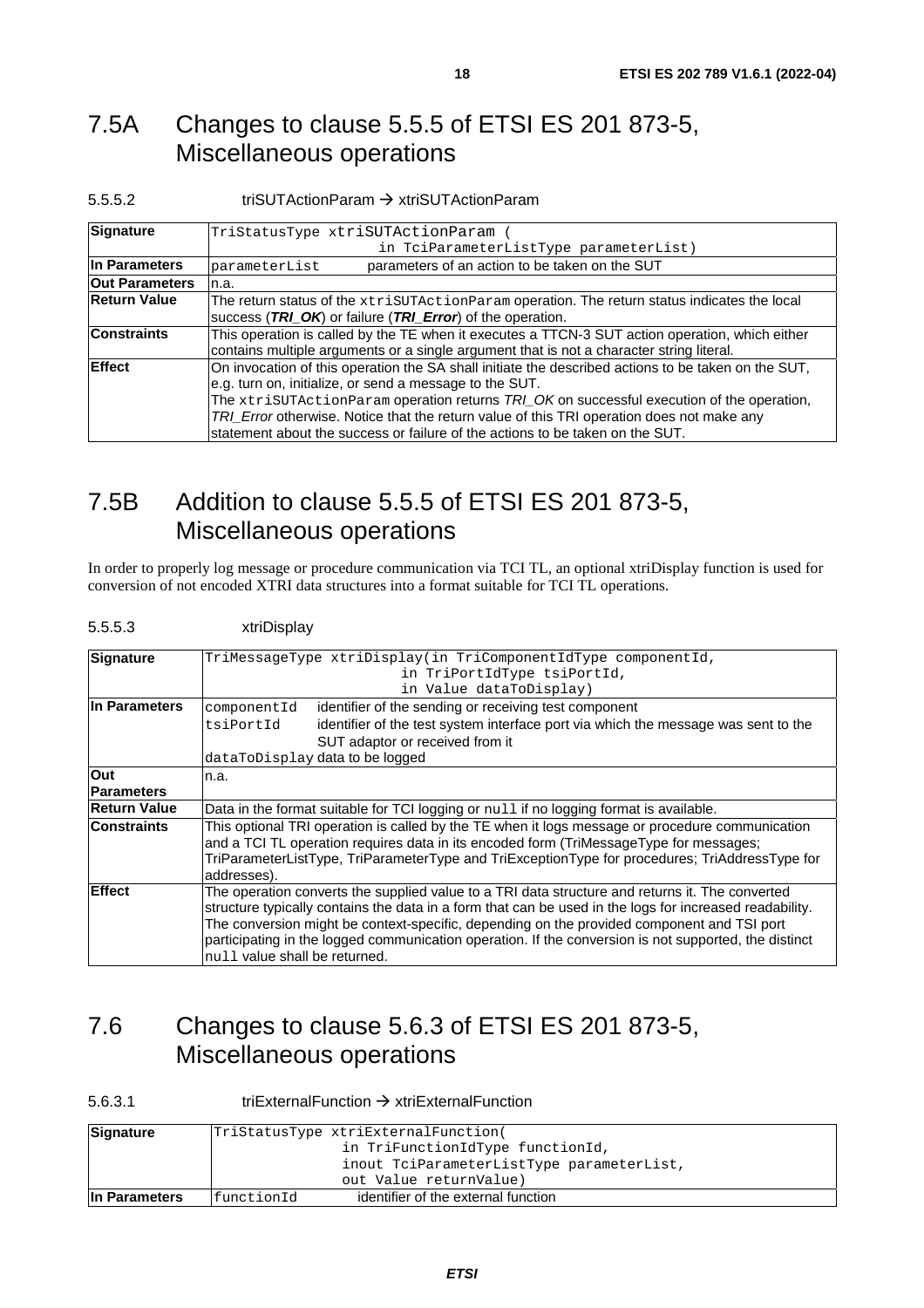<span id="page-18-0"></span>

| <b>Out Parameters</b>                                                                                     | returnValue                                                                                         | (optional) encoded return value                                                                       |  |
|-----------------------------------------------------------------------------------------------------------|-----------------------------------------------------------------------------------------------------|-------------------------------------------------------------------------------------------------------|--|
| <b>InOutParameters</b>                                                                                    | parameterList                                                                                       | a list of encoded parameters for the indicated function. The parameters in                            |  |
|                                                                                                           |                                                                                                     | parameterList are ordered as they appear in the TTCN-3 function                                       |  |
|                                                                                                           |                                                                                                     | declaration.                                                                                          |  |
| <b>Return Value</b>                                                                                       |                                                                                                     | The return status of the $\text{trikternalFunction}$ operation. The return status indicates the local |  |
|                                                                                                           | success (TRI_OK) or failure (TRI_Error) of the operation.                                           |                                                                                                       |  |
| <b>Constraints</b>                                                                                        | This operation is called by the TE when it executes a function which is defined to be TTCN-3        |                                                                                                       |  |
|                                                                                                           |                                                                                                     | external (i.e. all non-external functions are implemented within the TE).                             |  |
|                                                                                                           |                                                                                                     | No error shall be indicated by the PA in case the value of any out parameter is non-null.             |  |
| Effect<br>For each external function specified in the TTCN-3 ATS the PA shall implement the behaviour. On |                                                                                                     |                                                                                                       |  |
|                                                                                                           |                                                                                                     | invocation of this operation the PA shall invoke the function indicated by the identifier             |  |
|                                                                                                           | functionId. It shall access the specified in and inout function parameters in parameterList,        |                                                                                                       |  |
|                                                                                                           | evaluate the external function using the values of these parameters, and compute values for inout   |                                                                                                       |  |
|                                                                                                           | and out parameters in parameterList. The operation shall then return values for all inout and       |                                                                                                       |  |
|                                                                                                           | out function parameters and the return value of the external function.                              |                                                                                                       |  |
|                                                                                                           | If no return type has been defined for this external function in the TTCN-3 ATS, the distinct value |                                                                                                       |  |
|                                                                                                           | null shall be used for the latter.                                                                  |                                                                                                       |  |
|                                                                                                           | The $\text{trikternalFunction}$ operation returns TRI_OK if the PA completes the evaluation of the  |                                                                                                       |  |
|                                                                                                           |                                                                                                     | external function successfully, TRI_Error otherwise.                                                  |  |
|                                                                                                           |                                                                                                     | Note that whereas all other TRI operations are considered to be non-blocking, the                     |  |
|                                                                                                           |                                                                                                     | triExternalFunction operation is considered to be blocking. That means that the operation             |  |
|                                                                                                           |                                                                                                     | shall not return before the indicated external function has been fully evaluated. External functions  |  |
|                                                                                                           |                                                                                                     | have to be implemented carefully as they could cause deadlock of test component execution or          |  |
|                                                                                                           | even the entire test system implementation.                                                         |                                                                                                       |  |

#### 5.6.3.3 triRnd  $\rightarrow$  xtriRnd

| Signature             | FloatValue xtriRnd(in TriComponentIdType componentId, in FloatValue seed)                                                                                                                                                            |  |  |
|-----------------------|--------------------------------------------------------------------------------------------------------------------------------------------------------------------------------------------------------------------------------------|--|--|
| In Parameters         | identifier of the component for which to generate the random number<br>componentId                                                                                                                                                   |  |  |
|                       | the seed to be used for generation of the random number or null<br>seed                                                                                                                                                              |  |  |
| <b>Out Parameters</b> | n.a.                                                                                                                                                                                                                                 |  |  |
| <b>Return Value</b>   | The generated float random number.                                                                                                                                                                                                   |  |  |
| <b>Constraints</b>    | This operation is called by the PA to generate a random number in the context of an external<br>function.                                                                                                                            |  |  |
| Effect                | A random number is generated in the scope of the component identified by the given component Id<br>using the given seed (if any) according to the specification of the predefined rnd function defined in<br> ETSI ES 201 873-1 [1]. |  |  |

### 7.7 Changes to clause 6 of ETSI ES 201 873-5, Java language mapping

Addition of the following clause in clause 6.3 Type mapping.

#### 6.3.3 Any type mapping

The IDL any type is represented by Java java.lang.Object.

#### 6.5.2.1 Changes to triCommunicationSA

The extension to the triCommunicationSA interface is mapped to the following interface:

```
// TriCommunication 
// TE -> SA 
package org.etsi.ttcn.xtri; 
public interface xTriCommunicationSA { 
    public TriStatus xtriMapParam(TriPortId compPortId, TriPortId tsiPortId, 
            TciParameterList paramList); 
     // Ref: TRI-Definition 5.5.2.3 
    public TriStatus xtriUnmapParam(TriPortId compPortId, TriPortId tsiPortId, 
 TciParameterList paramList); 
 // Ref: TRI-Definition 5.5.2.4
```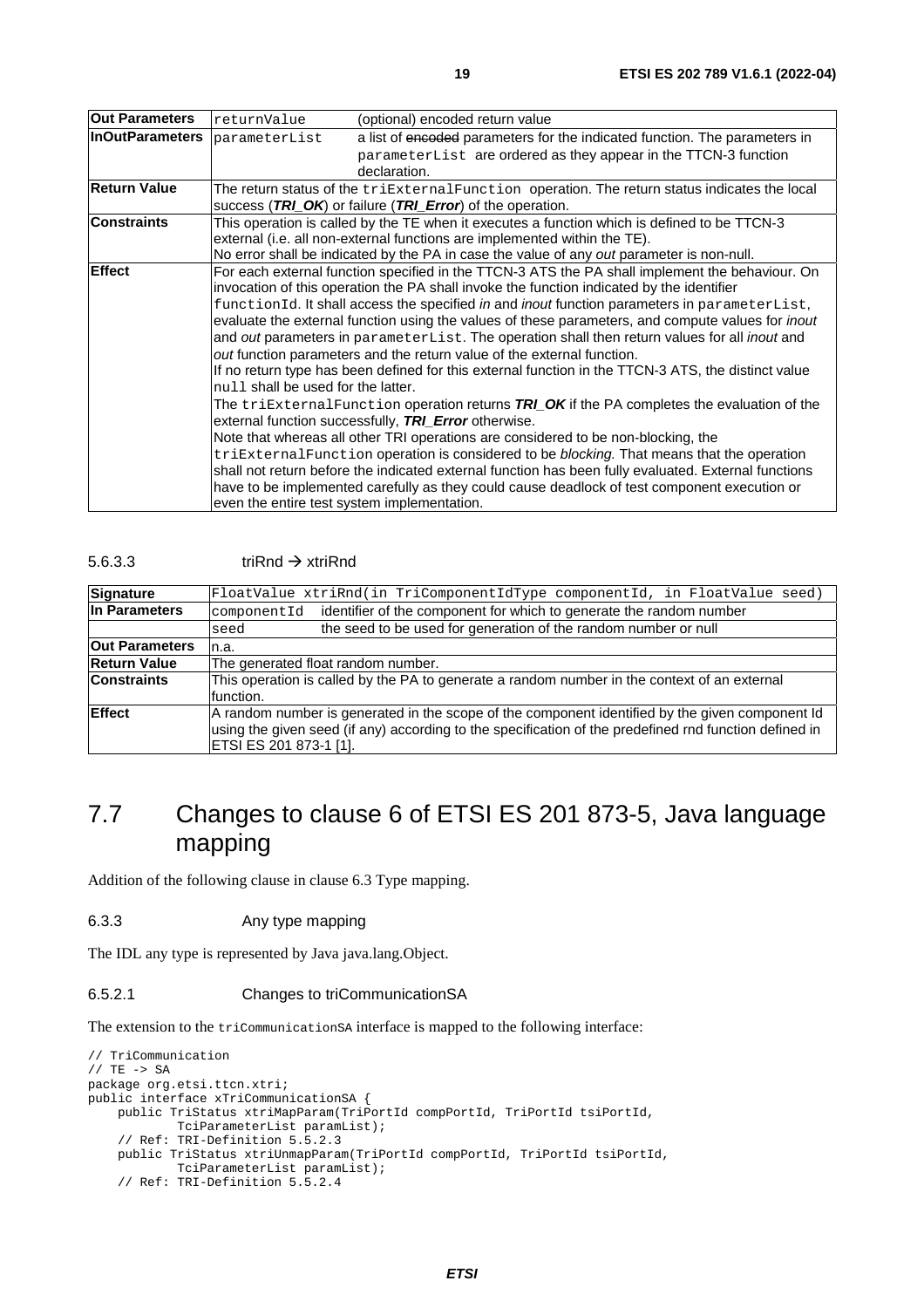// Message based communication operations // Ref: TRI-Definition 5.5.3.1 public TriStatus xtriSend(TriComponentId componentId, TriPortId tsiPortId, Value sutAddress, Value sendMessage); // Ref: TRI-Definition 5.5.3.2 public TriStatus xtriSendBC(TriComponentId componentId, TriPortId tsiPortId, Value sendMessage); // Ref: TRI-Definition 5.5.3.3 public TriStatus xtriSendMC(TriComponentId componentId, TriPortId tsiPortId, TciValueList sutAddresses, Value sendMessage); // Procedure based communication operations // Ref: TRI-Definition 5.5.4.1 public TriStatus xtriCall(TriComponentId componentId, TriPortId tsiPortId, Value sutAddress, TriSignatureId signatureId, TciParameterList parameterList); // Ref: TRI-Definition 5.5.4.2 public TriStatus xtriCallBC(TriComponentId componentId, TriPortId tsiPortId, TriSignatureId signatureId, TciParameterList parameterList); // Ref: TRI-Definition 5.5.4.3 public TriStatus xtriCallMC(TriComponentId componentId, TriPortId tsiPortId, TciValueList sutAddresses, TriSignatureId signatureId, TciParameterList parameterList); // Ref: TRI-Definition 5.5.4.4 public TriStatus xtriReply(TriComponentId componentId, TriPortId tsiPortId, Value sutAddress, TriSignatureId signatureId, TciParameterList parameterList, Value returnValue); // Ref: TRI-Definition 5.5.4.5 public TriStatus xtriReplyBC(TriComponentId componentId, TriPortId tsiPortId, TriSignatureId signatureId, TciParameterList parameterList, Value returnValue); // Ref: TRI-Definition 5.5.4.6 public TriStatus xtriReplyMC(TriComponentId componentId, TriPortId tsiPortId, TciValueList sutAddresses, TriSignatureId signatureId, TciParameterList parameterList, Value returnValue); // Ref: TRI-Definition 5.5.4.7 public TriStatus xtriRaise(TriComponentId componentId, TriPortId tsiPortId, Value sutAddress, TriSignatureId signatureId, Value exc); // Ref: TRI-Definition 5.5.4.8 public TriStatus xtriRaiseBC(TriComponentId componentId, TriPortId tsiPortId, TriSignatureId signatureId, Value exc); // Ref: TRI-Definition 5.5.4.9 public TriStatus xtriRaiseMC(TriComponentId componentId, TriPortId tsiPortId, TciValueList sutAddresses, TriSignatureId signatureId, Value exc); // Miscellaneous operations // Ref: TRI-Definition 5.5.3.5 public Value xtriConvert(Object value, Type typeHypothesis); // Ref: TRI-Definition 5.5.5.2 public TriStatus xtriSutActionParam(TciParameterList parameterList); // Ref: TRI-Definition 5.5.5.3 public TriMessage xtriDisplay(TriComponentId componentId, TriPortId tsiPortId, Value dataToDisplay);

}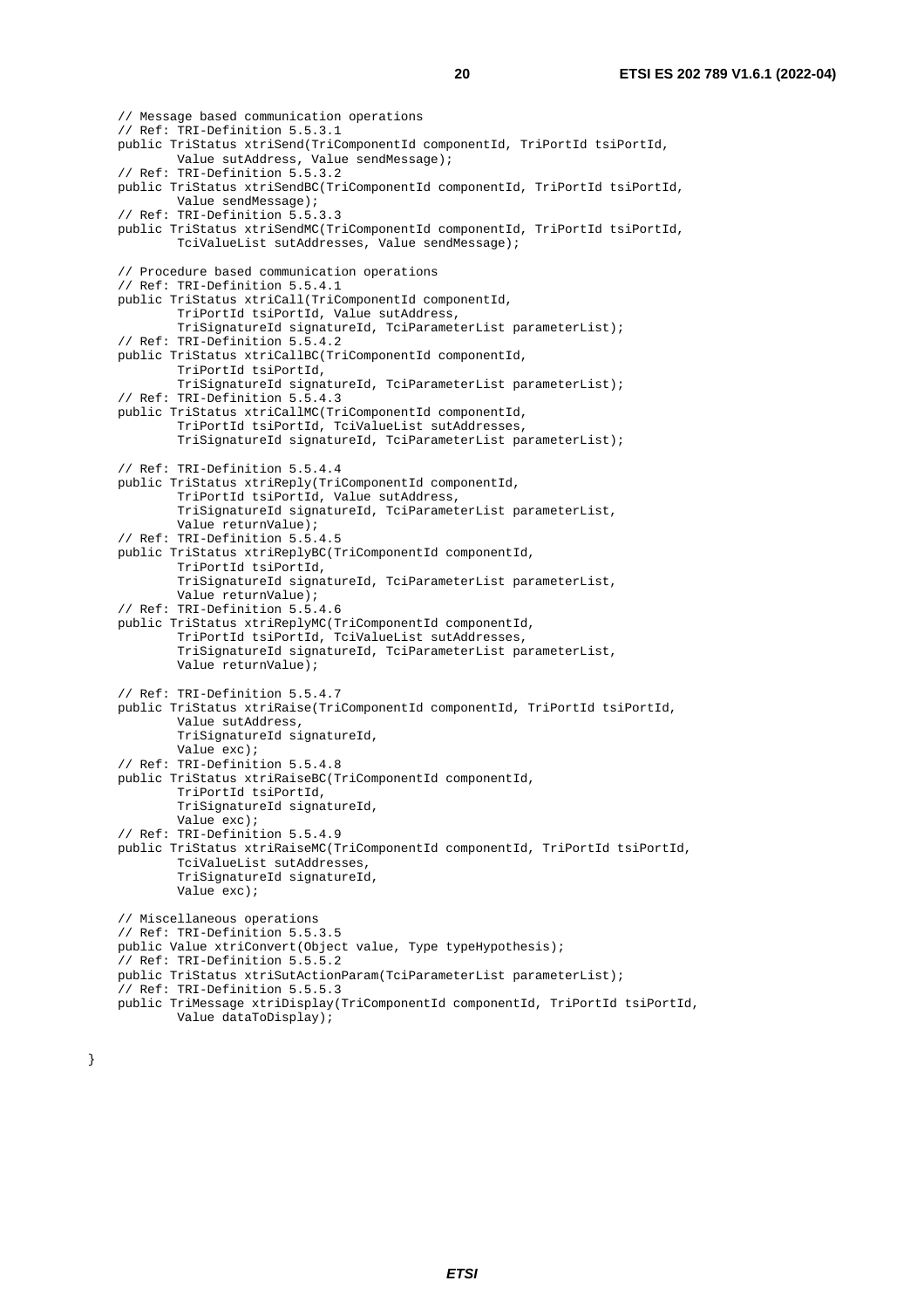#### 6.5.2.2 Changes to triCommunicationTE

The extension to the triCommunicationTE interface is mapped to the following interface:

```
// TriCommunication 
// SA -> TE 
package org.etsi.ttcn.xtri; 
public interface xTriCommunicationTE { 
     // Message based communication operations 
     // Ref: TRI-Definition 5.5.3.4 
     public void xtriEnqueueMsg(TriPortId tsiPortId, 
             Object sutAddress, TriComponentId componentId, 
             Object receivedMessage); 
     // Procedure based communication operations 
     // Ref: TRI-Definition 5.5.4.10 
     public void xtriEnqueueCall(TriPortId tsiPortId, 
             Object sutAddress, TriComponentId componentId, 
             TriSignatureId signatureId, TciParameterList parameterList ); 
     // Ref: TRI-Definition 5.5.4.11 
     public void xtriEnqueueReply(TriPortId tsiPortId, Object sutAddress, 
             TriComponentId componentId, TriSignatureId signatureId, 
             TciParameterList parameterList, Value returnValue); 
     // Ref: TRI-Definition 5.5.4.12 
     public void xtriEnqueueException(TriPortId tsiPortId, 
             Object sutAddress, TriComponentId componentId, 
             TriSignatureId signatureId, Object exc); 
     // Error handling 
     // Ref: TRI-Definition 5.2.1 
     public void xtriSAErrorReq (String message, Object cause); 
}
```
#### 6.5.3.1 Changes to TriPlatformPA

The extension to the triPlatformPA interface is mapped to the following interface:

```
// TriPlatform 
// TE -> PA 
package org.etsi.ttcn.xtri; 
public interface xTriPlatformPA { 
     // Ref: TRI-Definition 5.6.3.1 
     public TriStatus xtriExternalFunction(TriFunctionId functionId, 
      TciParameterList parameterList, Value returnValue); 
}
```
#### 6.5.3.2 Changes to TriPlatformTE

The extension to the triPlatformTE interface is mapped to the following interface:

```
// TriPlatform 
// PA -> TE 
package org.etsi.ttcn.xtri; 
public interface xTriPlatformTE { 
     // Error handling 
     // Ref: TRI-Definition 5.2.2 
     public void xtriPAErrorReq (String message, Object cause); 
     // Ref: TRI-Definition 5.6.3.3 
    public FloatValue xtriRnd(TriComponentId componentId, FloatValue seed);}
```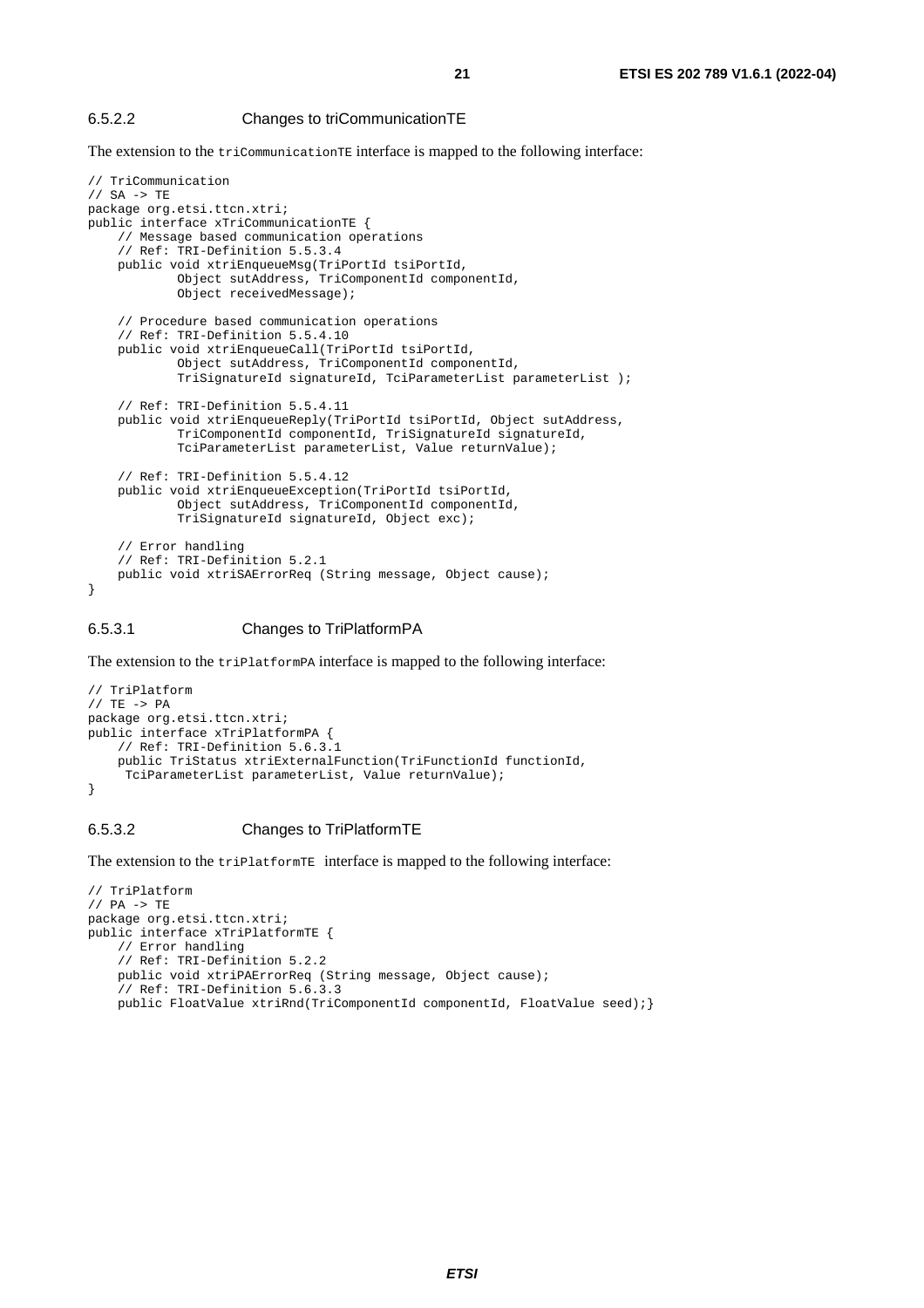### <span id="page-21-0"></span>7.8 Changes to clause 7 of ETSI ES 201 873-5, C language mapping

#### 7.2.1 Changes to Abstract type mapping

| <b>TRI ADT</b> | <b>ANSI C Representation</b>                                                                                                                                                                                                                          | <b>Notes and comments</b>   |  |
|----------------|-------------------------------------------------------------------------------------------------------------------------------------------------------------------------------------------------------------------------------------------------------|-----------------------------|--|
| any            | typedef enum {                                                                                                                                                                                                                                        |                             |  |
|                |                                                                                                                                                                                                                                                       |                             |  |
|                | $\begin{tabular}{ll} e\_char = 1, & // character \\ e\_unsigned\_char = 2, & // unsigned char \\ e\_signed\_char = 3, & // signed char \\ \end{tabular}$                                                                                              |                             |  |
|                |                                                                                                                                                                                                                                                       |                             |  |
|                |                                                                                                                                                                                                                                                       |                             |  |
|                |                                                                                                                                                                                                                                                       |                             |  |
|                |                                                                                                                                                                                                                                                       |                             |  |
|                |                                                                                                                                                                                                                                                       |                             |  |
|                |                                                                                                                                                                                                                                                       |                             |  |
|                | $e_{int} = 10$ ,                                                                                                                                                                                                                                      | // integer                  |  |
|                | e_signed_int = 11,<br>e_signed_int = 11,<br>e_unsigned = 12,<br>e_unsigned_int = 13,<br>// unsigned_integer                                                                                                                                           |                             |  |
|                |                                                                                                                                                                                                                                                       |                             |  |
|                |                                                                                                                                                                                                                                                       |                             |  |
|                |                                                                                                                                                                                                                                                       |                             |  |
|                |                                                                                                                                                                                                                                                       |                             |  |
|                |                                                                                                                                                                                                                                                       |                             |  |
|                |                                                                                                                                                                                                                                                       |                             |  |
|                |                                                                                                                                                                                                                                                       |                             |  |
|                |                                                                                                                                                                                                                                                       |                             |  |
|                | $\begin{tabular}{ll} e_long_long = 20, & // long long integer \\ e_long_long-int = 21, & // long long integer \\ e_signed_long_long = 22, & // signed long long integer \\ e_signed_long_long-int = 23, // signed long long integer \\ \end{tabular}$ |                             |  |
|                |                                                                                                                                                                                                                                                       |                             |  |
|                |                                                                                                                                                                                                                                                       |                             |  |
|                |                                                                                                                                                                                                                                                       |                             |  |
|                | e_unsigned_long_long = 24, // unsigned long long integer                                                                                                                                                                                              |                             |  |
|                | e_unsigned_long_long_int = 25,// unsigned long long integer                                                                                                                                                                                           |                             |  |
|                | $e_{flact} = 26$ ,                                                                                                                                                                                                                                    | $\frac{1}{2}$ float         |  |
|                | e_double = 27,<br>e_long_double = 28,                                                                                                                                                                                                                 | // double<br>// long double |  |
|                |                                                                                                                                                                                                                                                       |                             |  |
|                | $e_{ptr} = 29$ ,                                                                                                                                                                                                                                      | // $void *$                 |  |
|                |                                                                                                                                                                                                                                                       |                             |  |
|                | e_char_string = 30, $\frac{1}{2}$ / char *<br>e_wchar_string = 31 // wchar_t *<br>e_wchar_string = 31                                                                                                                                                 |                             |  |
|                | type_kind;                                                                                                                                                                                                                                            |                             |  |
|                |                                                                                                                                                                                                                                                       |                             |  |
|                | typedef void *value;                                                                                                                                                                                                                                  |                             |  |
|                | typedef struct {                                                                                                                                                                                                                                      |                             |  |
|                | type_kind tag;                                                                                                                                                                                                                                        |                             |  |
|                | value val;                                                                                                                                                                                                                                            |                             |  |
|                | $\}$ Object;                                                                                                                                                                                                                                          |                             |  |
|                |                                                                                                                                                                                                                                                       |                             |  |

#### 7.2.4 Changes to TRI operation mapping

```
TriStatus xtriMapParam 
 (const TriPortId* compPortId, 
 const TriPortId* tsiPortId, 
 const TciParameterListType* parameterList) 
TriStatus xtriUnmapParam 
(const TriPortId* compPortId, 
 const TriPortId* tsiPortId, 
 const TciParameterListType* parameterList) 
TriStatus xtriSend 
(const TriComponentId* componentId, 
 const TriPortId* tsiPortId, 
 const Value* sutAddress, 
 const Value* sendMessage) 
TriStatus xtriSendBC
```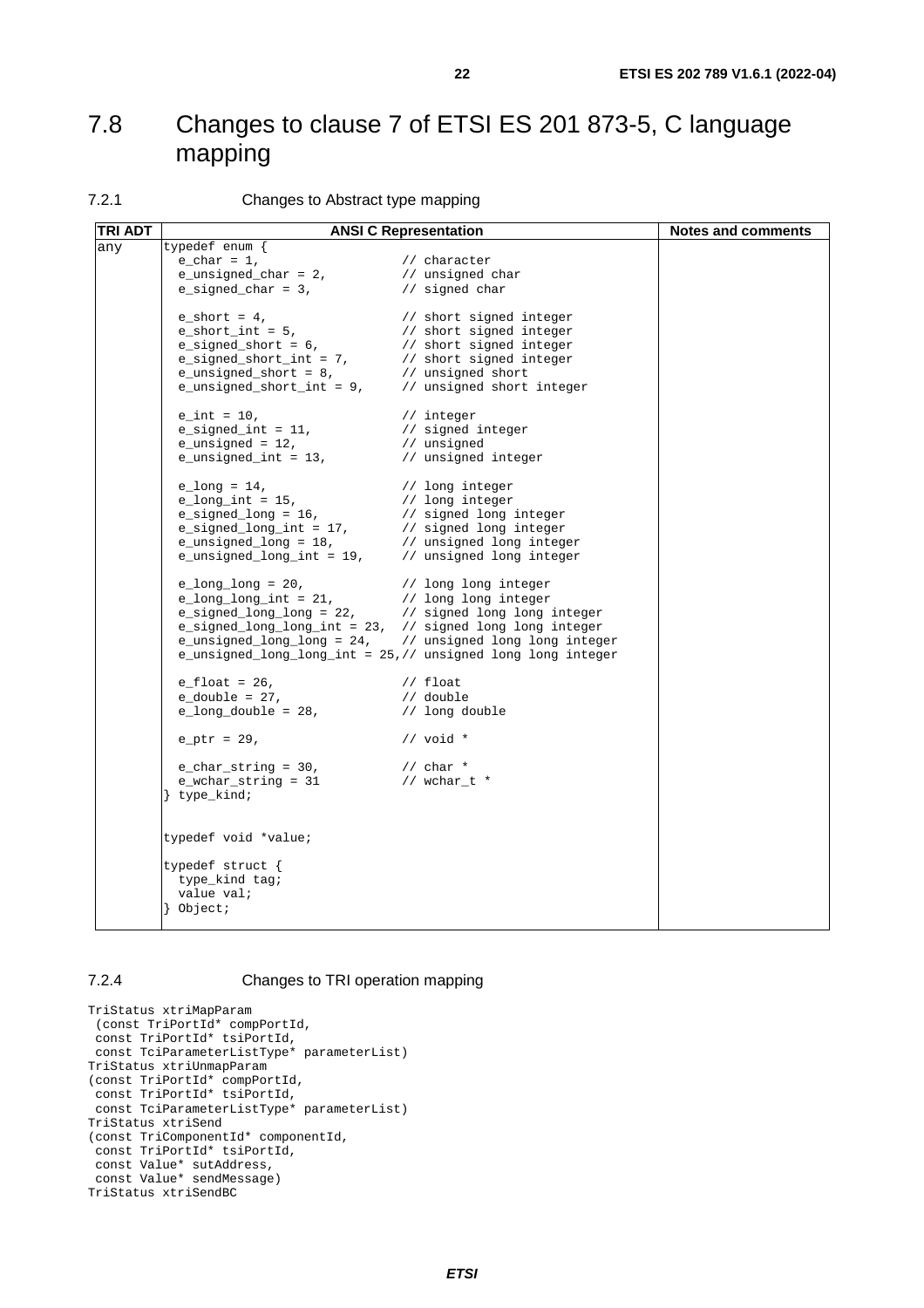const TriPortId\* tsiPortId, const Value\* sendMessage) TriStatus xtriSendMC (const TriComponentId\* componentId, const TriPortId\* tsiPortId, const TciValueList\* sutAddresses, const Value\* sendMessage) void xtriEnqueueMsg (const TriPortId\* tsiPortId, const Object\* sutAddress, const TriComponentId\* componentId, const Object\* receivedMessage) TriStatus xtriCall (const TriComponentId\* componentId, const TriPortId\* tsiPortId, const Value\* sutAddress, const TriSignatureId\* signatureId, const TciParameterListType\* parameterList) TriStatus xtriCallBC (const TriComponentId\* componentId, const TriPortId\* tsiPortId, const TriSignatureId\* signatureId, const TciParameterListType\* parameterList) TriStatus xtriCallMC (const TriComponentId\* componentId, const TriPortId\* tsiPortId, const TciValueList\* sutAddresses, const TriSignatureId\* signatureId, const TciParameterListType\* parameterList) TriStatus xtriReply (const TriComponentId\* componentId, const TriPortId\* tsiPortId, const Value\* sutAddress, const TriSignatureId\* signatureId, const TciParameterListType\* parameterList, const Value\* returnValue) TriStatus xtriReplyBC (const TriComponentId\* componentId, const TriPortId\* tsiPortId, const TriSignatureId\* signatureId, const TciParameterListType\* parameterList, const Value\* returnValue) TriStatus xtriReplyMC (const TriComponentId\* componentId, const TriPortId\* tsiPortId, const TciValueList\* sutAddresses, const TriSignatureId\* signatureId, const TciParameterListType\* parameterList, const Value\* returnValue) TriStatus xtriRaise (const TriComponentId\* componentId, const TriPortId\* tsiPortId, const Value\* sutAddress, const TriSignatureId\* signatureId, const Value\* exception) TriStatus xtriRaiseBC (const TriComponentId\* componentId, const TriPortId\* tsiPortId, const TriSignatureId\* signatureId, const Value\* exception) TriStatus xtriRaiseMC (const TriComponentId\* componentId, const TriPortId\* tsiPortId, const TciValueList\* sutAddresses, const TriSignatureId\* signatureId, const Value\* exception) TriStatus xtriSutActionParam (const TciParameterListType\* parameterList) void xtriEnqueueCall (const TriPortId\* tsiPortId, const Object\* sutAddress, const TriComponentId\* componentId, const TriSignatureId\* signatureId, const TciParameterListType\* parameterList) void xtriEnqueueReply (const TriPortId\* tsiPortId,

(const TriComponentId\* componentId,

const Object\* sutAddress,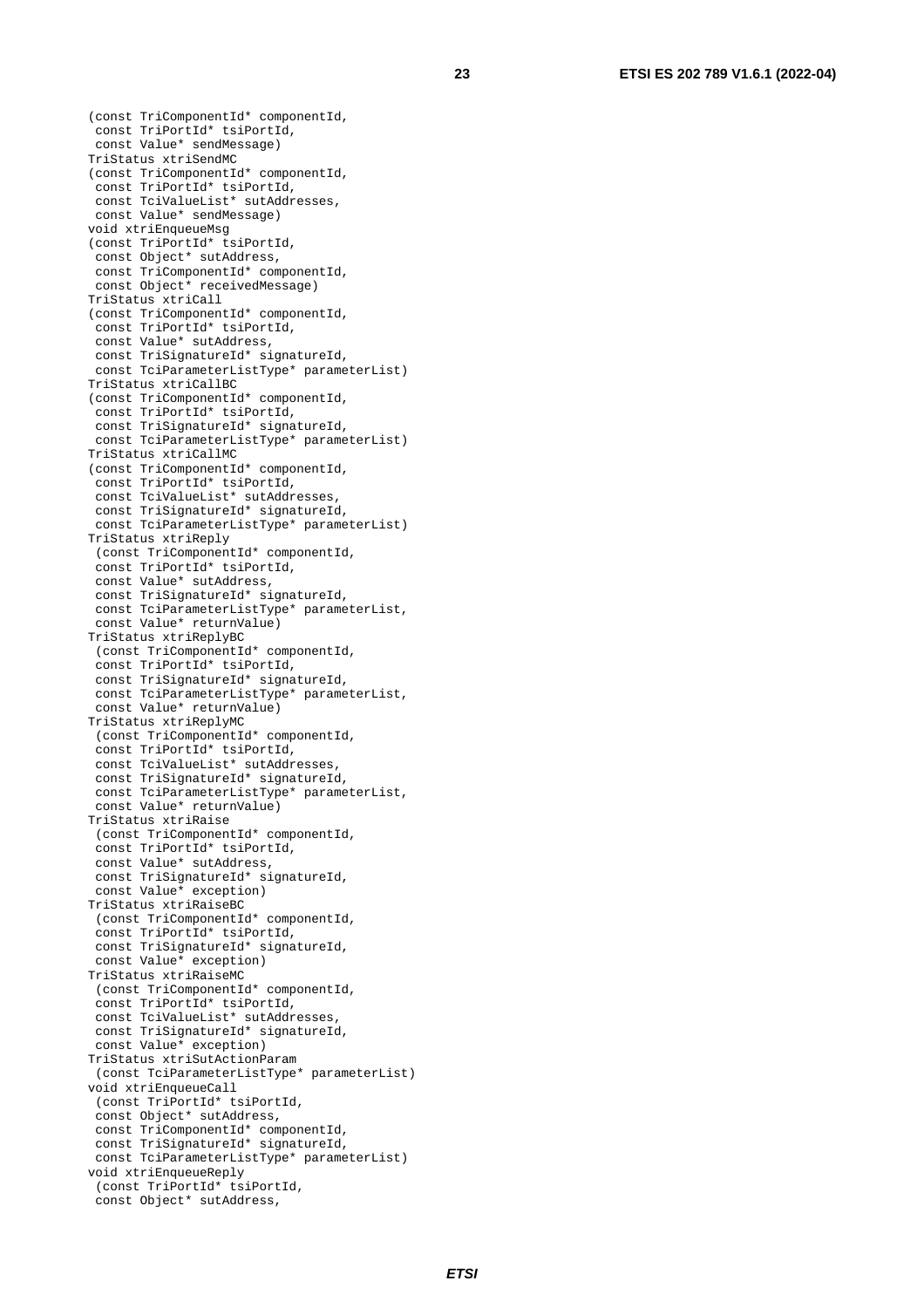<span id="page-23-0"></span> const TriComponentId\* componentId, const TriSignatureId\* signatureId, const TciParameterListType\* parameterList, const Value\* returnValue) void xtriEnqueueException (const TriPortId\* tsiPortId, const Object\* sutAddress, const TriComponentId\* componentId, const TriSignatureId\* signatureId, const Object\* exception) TriStatus xtriExternalFunction (const TriFunctionId\* functionId, TciParameterListType\* parameterList, Value\* returnValue) Value xtriConvert (const Object\* value, const Type\* typeHypothesis) TFloat xtriRnd(TriComponentId \*componentId, TFloat\* seed) void xtriPAErrorReq (const char\* message, const Object\* cause) void xtriSAErrorReq (const char\* message, const Object\* cause) TriMessage \* xtriDisplay(TriComponentId \* componentId, TriPortId \* tsiPortId,

```
 Value dataToDisplay)
```
### 7.9 Changes to clause 8 of ETSI ES 201 873-5, C++ language mapping

Addition of the following clause in clause 8.5 Type mapping.

#### 8.5.3 Any type mapping

The IDL any type is represented by struct type of type tag and value:

```
typedef enum \{e char = 1,
                                               // character<br>// unsigned char<br>// signed char
  e_unsigned_char = 2,
  e_signed_char = 3,
  \begin{array}{lll} \texttt{e\_short} = 4\,, & & \texttt{// short signed integer} \\ \texttt{e\_short\_int} = 5\,, & & \texttt{// short signed integer} \end{array}e_short_int = 5, \frac{1}{2} // short signed integer
 e_signed_short = 6, // short signed integer 
e_signed_short_int = 7, \frac{1}{100} // short signed integer
e_unsigned_short = 8, \frac{1}{2} // unsigned short
e_unsigned_short_int = 9, \frac{1}{2} // unsigned short integer
  e_{int} = 10, // integere_signed_int = 11, \frac{1}{2} // signed integer<br>e unsigned = 12, \frac{1}{2} // unsigned
  % e_unsigned = 12, \frac{1}{2} // unsigned integer<br>e_unsigned_int = 13, \frac{1}{2} // unsigned integer
  e_unsigned_int = 13,
  e_{long} = 14, // long integer<br>e_{long} int = 15, // long integer
  e_long_int = 15, <br>
e_signed_long = 16, <br>
// signed long integer<br>
// signed long integer<br>
// signed long integer
e_signed_long = 16, \frac{1}{5} // signed long integer
e_signed_long_int = 17, \frac{1}{2} // signed long integer
e_unsigned_long = 18, \frac{1}{2} // unsigned long integer
e_unsigned_long_int = 19, \frac{1}{2} // unsigned long integer
  e_long_long = 20, \frac{1}{\sqrt{2}} // long long integer
e_long_long_int = 21, \frac{1}{\sqrt{2}} // long long integer
e_signed_long_long = 22, \frac{1}{2} // signed long long integer
  e_signed_long_long_int = 23, // signed long long integer
 e_unsigned_long_long = 24, // unsigned long long integer 
 e_unsigned_long_long_int = 25, // unsigned long long integer 
  e_{\text{1}} f_{\text{1}} f_{\text{2}} f_{\text{2}} f_{\text{3}} f_{\text{3}} f_{\text{4}} f_{\text{4}} f_{\text{5}} f_{\text{6}} f_{\text{7}} f_{\text{8}} f_{\text{9}} f_{\text{1}} f_{\text{1}} f_{\text{2}} f_{\text{2}} f_{\text{3}} f_{\text{4}} f_{\text{5}} f_{\text{6}} f_{\text{9}} e_double = 27, \frac{7}{28}, \frac{7}{28}, \frac{7}{28} and \frac{7}{28} and \frac{7}{28} and \frac{7}{28} and \frac{7}{28} and \frac{7}{28} and \frac{7}{28} and \frac{7}{28} and \frac{7}{28} and \frac{7}{28} and \frac{7}{28} and \frac{7}{28} and 
  e long double = 28,
   e_ptr = 29 // void *
```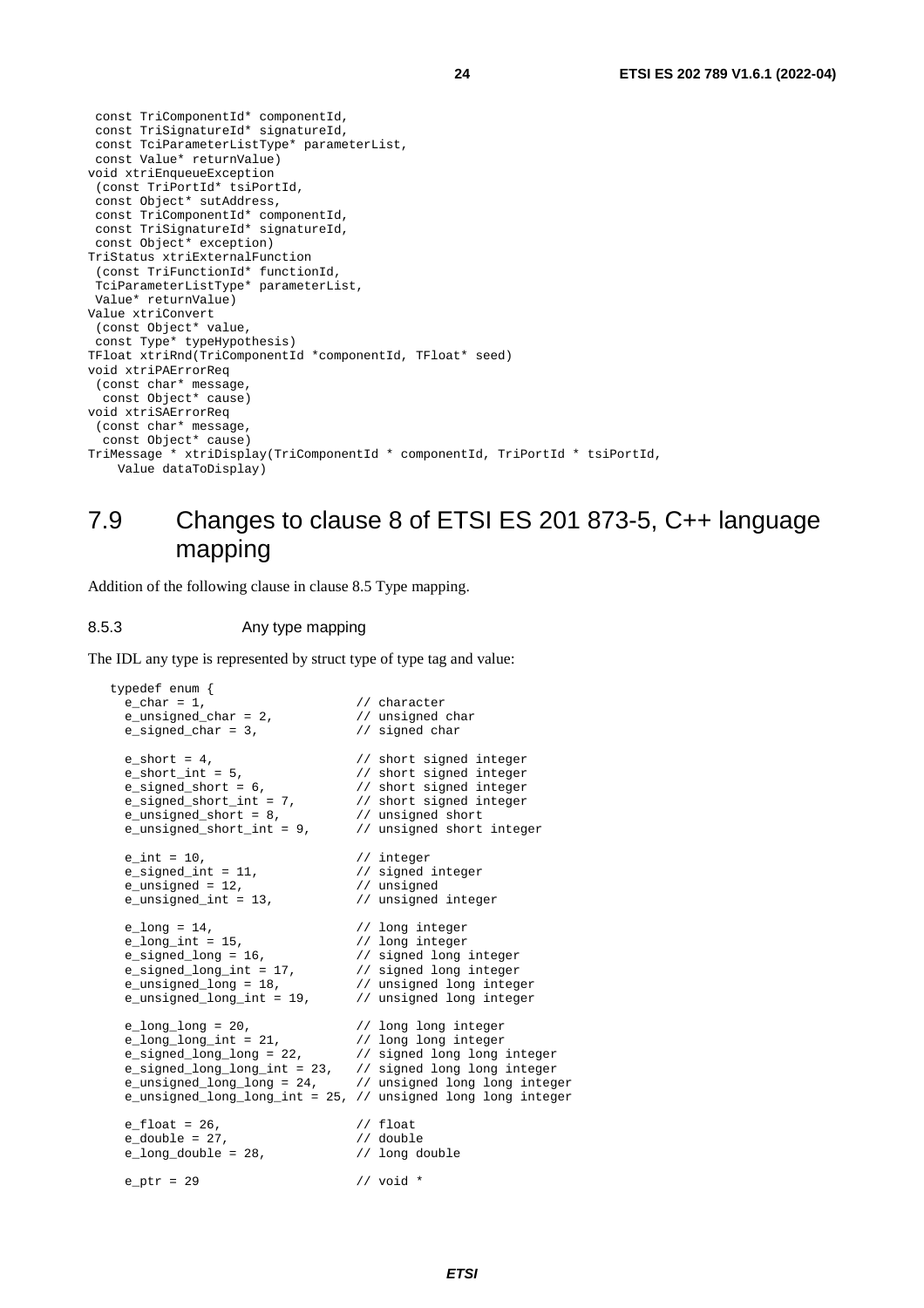```
e_char_string = 30, \frac{1}{2} // char *<br>e wchar string = 31 // wchar t *
  e wchar string = 31} type_kind; 
typedef void *value; 
typedef struct { 
  type kind tag;
   value val; 
} Object;
```
#### 8.6.1 Changes to TriCommunicationSA

The extension to the TriCommunicationSA class is mapped to the following class:

```
class xTriCommunicationSA { 
public: 
     //Destructor. 
    virtual ~xTriCommunicationSA (); 
     //To establish a dynamic connection between two ports. 
     virtual TriStatus xtriMapParam (const TriPortId *comPortId, const TriPortId *tsiPortId, 
     TciParameterList *parameterList)=0; 
     //To close a dynamic connection to the SUT for the referenced TSI port. 
     virtual TriStatus xtriUnmapParam (const TriPortId *comPortId, const TriPortId *tsiPortId, 
     TciParameterList *parameterList)=0; 
     //Send operation on a component which has been mapped to a TSI port. 
     virtual TriStatus xtriSend (const TriComponentId *componentId, const TriPortId *tsiPortId, const 
     TciValue *SUTaddress, const TciValue *sendMessage)=0; 
     //Send (broadcast) operation on a component which has been mapped to a TSI port. 
     virtual TriStatus xtriSendBC (const TriComponentId *componentId, const TriPortId *tsiPortId, 
     const TciValue *sendMessage)=0; 
     //Send (multicast) operation on a component which has been mapped to a TSI port. 
     virtual TriStatus xtriSendMC (const TriComponentId *componentId, const TriPortId *tsiPortId, 
     const TciValueList *SUTaddresses, const TciValue *sendMessage)=0; 
     //Initiate the procedure call. 
     virtual TriStatus xtriCall (const TriComponentId *componentId, const TriPortId *tsiPortId, const 
     TciValue *sutAddress, const TriSignatureId *signatureId, const TciParameterList
     *parameterList)=0; 
     //Initiate and broadcast the procedure call. 
     virtual TriStatus xtriCallBC (const TriComponentId *componentId, const TriPortId *tsiPortId, 
     const TriSignatureId *signatureId, const TciParameterList *parameterList)=0; 
     //Initiate and multicast the procedure call. 
     virtual TriStatus xtriCallMC (const TriComponentId *componentId, const TriPortId *tsiPortId, 
     const TciValueList *sutAddresses, const TriSignatureId *signatureId, const TciParameterList
     *parameterList)=0; 
     //Issue the reply to a procedure call. 
     virtual TriStatus xtriReply (const TriComponentId *componentId, const TriPortId *tsiPortId, 
     const TciValue *sutAddress, const TriSignatureId *signatureId, const TciParameterList *
     parameterList, const TciValue *returnValue)=0; 
     //Broadcast the reply to a procedure call. 
     virtual TriStatus xtriReplyBC (const TriComponentId *componentId, const TriPortId *tsiPortId, 
     const TriSignatureId *signatureId, const TciParameterList *parameterList, const TciValue 
     *returnValue)=0; 
     //Multicast the reply to a procedure call. 
     virtual TriStatus xtriReplyMC (const TriComponentId *componentId, const TriPortId *tsiPortId, 
     const TciValueList *sutAddresses, const TriSignatureId *signatureId, const TciParameterList
     *parameterList, const TciValue *returnValue)=0; 
     //Raise an exception to a procedure call. 
     virtual TriStatus xtriRaise (const TriComponentId *componentId, const TriPortId *tsiPortId, 
     const TciValue *sutAddress, const TriSignatureId *signatureId, const TciValue *exc)=0; 
     //Raise a broadcast an exception to a procedure call. 
     virtual TriStatus xtriRaiseBC (const TriComponentId *componentId, const TriPortId *tsiPortId, 
     const TriSignatureId *signatureId, const TciValue *exc)=0;
```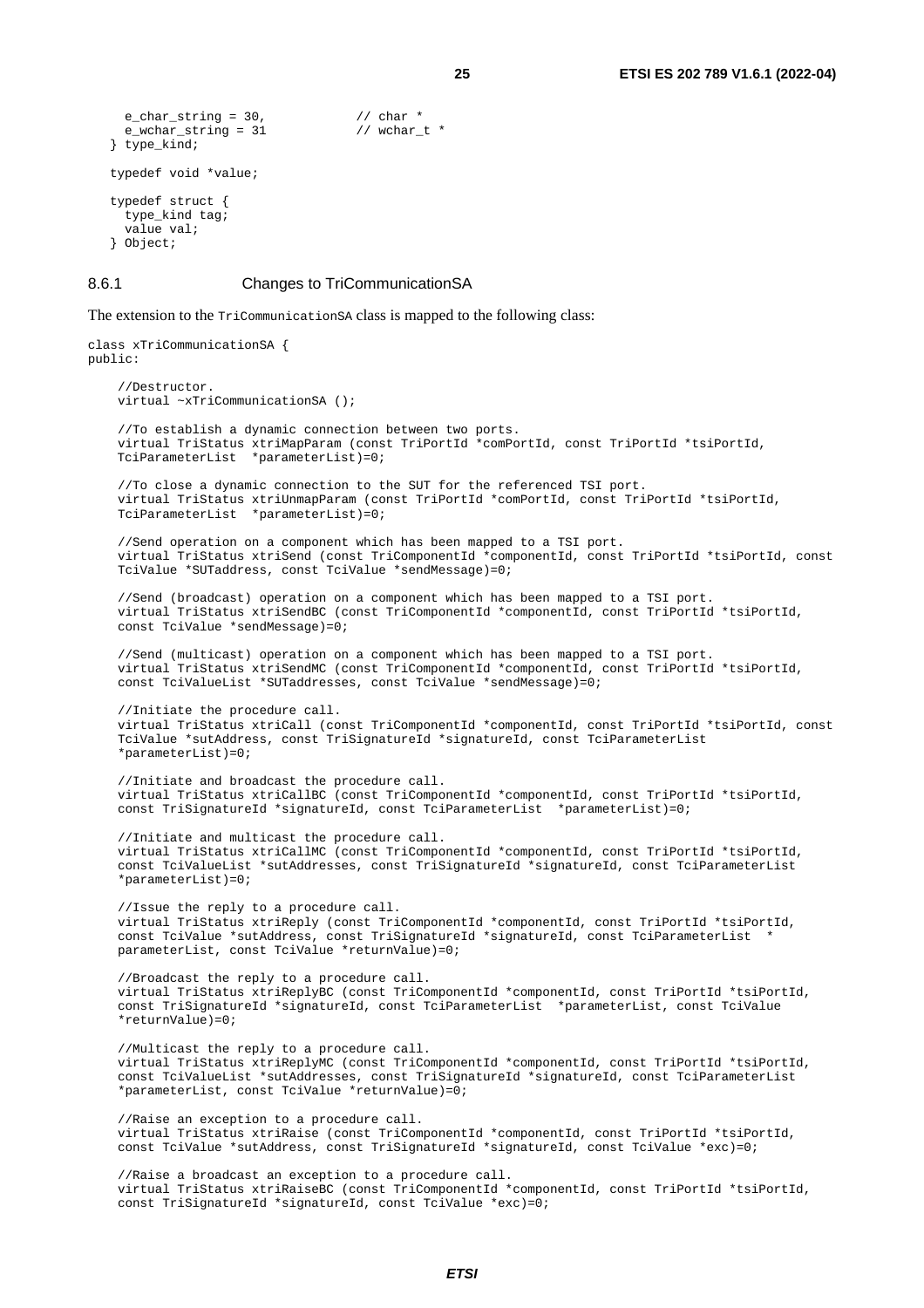```
 //Raise a multicast an exception to a procedure call. 
    virtual TriStatus xtriRaiseMC (const TriComponentId *componentId, const TriPortId *tsiPortId, 
    const TciValueList *sutAddresses, const TriSignatureId *signatureId, const TciValue *exc)=0; 
    Conversion of received data 
    virtual TciValue *xtriConvert(const Object *value, const TciType *typeHypothesis)=0; 
    //Perform an SUT action with parameters 
    virtual TriStatus xtriSUTActionParam (const TciParameterList *parameterList)=0; 
 // Conversion to the logging format 
    virtual TriMessage * xtriDisplay(const TriComponentId * componentId, const TriPortId * 
   tsiPortId, const TciValue dataToDisplay)=0;
```
}

#### 8.6.2 Changes to TriCommunicationTE

The extension to the TriCommunicationTE class is mapped to the following class:

```
class xTriCommunicationTE { 
public: 
     //Destructor. 
     virtual ~xTriCommunicationTE (); 
     //Called by SA after it has received a message from the SUT. 
     virtual void xtriEnqueueMsg (const TriPortId *tsiPortId, const Object *SUTaddress, const 
     TriComponentId *componentId, const Object *receivedMessage)=0; 
     //Called by SA after it has received a procedure call from the SUT. 
     virtual void xtriEnqueueCall (const TriPortId *tsiPortId, const Object *SUTaddress, const 
     TriComponentId *componentId, const TriSignatureId *signatureId, const TciParameterList
    *parameterList)=0;
     //Called by SA after it has received a reply from the SUT. 
     virtual void xtriEnqueueReply (const TriPortId *tsiPortId, const Object *SUTaddress, const 
     TriComponentId *componentId, const TriSignatureId *signatureId, const TciParameterList
     *parameterList, const TciValue *returnValue)=0; 
     //Called by SA after it has received an exception from the SUT. 
     virtual void xtriEnqueueException (const TriPortId *tsiPortId, const Object *SUTaddress, 
     const TriComponentId *componentId, const TriSignatureId *signatureId, const Object *exc)=0; 
     // Error handling 
     virtual void xtriSAErrorReq (const String message, const Object *cause)=0;
```
}

#### 8.6.3 Changes to TriPlatformPA

The extension to the TriPlatformPA class is mapped to the following class:

```
class xTriPlatformPA { 
public: 
     //Destructor. 
     virtual ~xTriPlatformPA (); 
     //For each external function specified in the TTCN-3 ATS implement the behaviour. 
     virtual TriStatus xtriExternalFunction (const TriFunctionId *functionId, TciParameterList
     *parameterList, TciValue *returnValue)=0; 
}
```
#### 8.6.4 Changes to TriPlatformTE

The extension to the TriPlatformTE class is mapped to the following interface:

```
class TriPlatformTE { 
public: 
     //Destructor. 
    virtual ~xTriPlatformTE ();
```

```
 //Called by PA in unrecoverable error situations.
```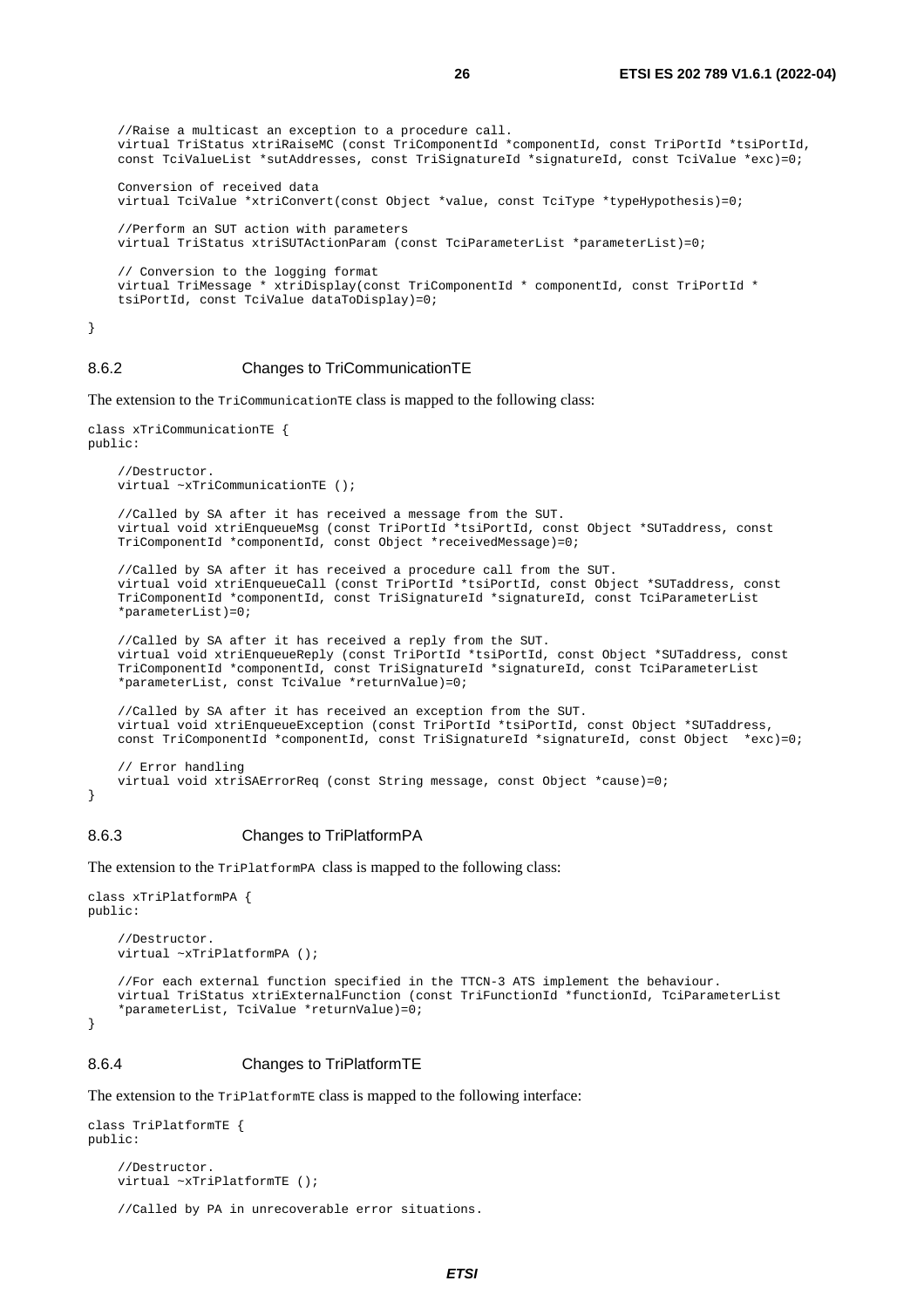```
 virtual void xtriPAError (const Tstring &message, const Object *cause)=0; 
 //Generate random number. 
 virtual FloatValue* xtriRnd (const TriComponentId *componentId, const FloatValue *seed)=0;
```
}

### 7.10 Changes to clause 9 of ETSI ES 201 873-5, C# language mapping

Addition of the following clause in clause 9.4 Type mapping.

#### 9.4.3 Any type mapping

The IDL any type is represented by C# object.

#### 9.5.2.1 Changes to ITriCommunicationSA

The extension to the **ITriCommunicationSA** interface is defined as follows:

```
public interface IXTriCommunicationSA { 
     // Reset operation 
     // Ref: TRI-Definition 5.5.1 
     TriStatus XTriMapParam(ITriPortId compPortId, ITriPortId tsiPortId, 
         ITciParameterList parameterList); 
     // Ref: TRI-Definition 5.5.2.3 
     TriStatus XTriUnmapParam(ITriPortId compPortId, ITriPortId tsiPortId, 
         ITciParameterList parameterList); 
     // Ref: TRI-Definition 5.5.2.4 
     // Message based communication operations 
     // Ref: TRI-Definition 5.5.3.1 
     TriStatus XTriSend(ITriComponentId componentId, ITriPortId tsiPortId, 
         ITciValue address, ITciValue sentMessage); 
      Ref: TRI-Definition 5.5.3.2
     TriStatus XTriSendBC(ITriComponentId componentId, ITriPortId tsiPortId, 
         ITciValue sentMessage); 
     // Ref: TRI-Definition 5.5.3.3 
     TriStatus XTriSendMC(ITriComponentId componentId, ITriPortId tsiPortId, 
         ITciValueList addresses, ITciValue sentMessage); 
     // Procedure based communication operations 
     // Ref: TRI-Definition 5.5.4.1 
     TriStatus XTriCall(ITriComponentId componentId, ITriPortId tsiPortId, 
         ITciValue sutAddress, ITriSignatureId signatureId, 
         ITciParameterList parameterList); 
     // Ref: TRI-Definition 5.5.4.2 
     TriStatus XTriCallBC(ITriComponentId componentId, ITriPortId tsiPortId, 
         ITriSignatureId signatureId, ITciParameterList parameterList); 
     // Ref: TRI-Definition 5.5.4.3 
     TriStatus XTriCallMC(ITriComponentId componentId, ITriPortId tsiPortId, 
         ITciValueList sutAddresses, ITriSignatureId signatureId, 
         ITciParameterList parameterList); 
     // Ref: TRI-Definition 5.5.4.4 
     TriStatus XTriReply(ITriComponentId componentId, ITriPortId tsiPortId, 
         ITciValue sutAddress, ITriSignatureId signatureId, 
         ITciParameterList parameterList, ITciValue returnValue); 
     // Ref: TRI-Definition 5.5.4.5 
     TriStatus XTriReplyBC(ITriComponentId componentId, ITriPortId tsiPortId, 
         ITriSignatureId signatureId, ITciParameterList parameterList, 
         ITciValue returnValue); 
     // Ref: TRI-Definition 5.5.4.6 
     TriStatus XTriReplyMC(ITriComponentId componentId, ITriPortId tsiPortId, 
         ITciValueList sutAddresses, ITriSignatureId signatureId, 
         ITciParameterList parameterList, ITciValue returnValue); 
     // Ref: TRI-Definition 5.5.4.7 
     TriStatus XTriRaise(ITriComponentId componentId, ITriPortId tsiPortId, 
         ITciValue sutAddress, ITriSignatureId signatureId, 
         ITciValue exc); 
     // Ref: TRI-Definition 5.5.4.8 
     TriStatus XTriRaiseBC(ITriComponentId componentId, ITriPortId tsiPortId, 
         ITriSignatureId signatureId, ITciValue exc); 
     // Ref: TRI-Definition 5.5.4.9 
     TriStatus XTriRaiseMC(ITriComponentId componentId, ITriPortId tsiPortId,
```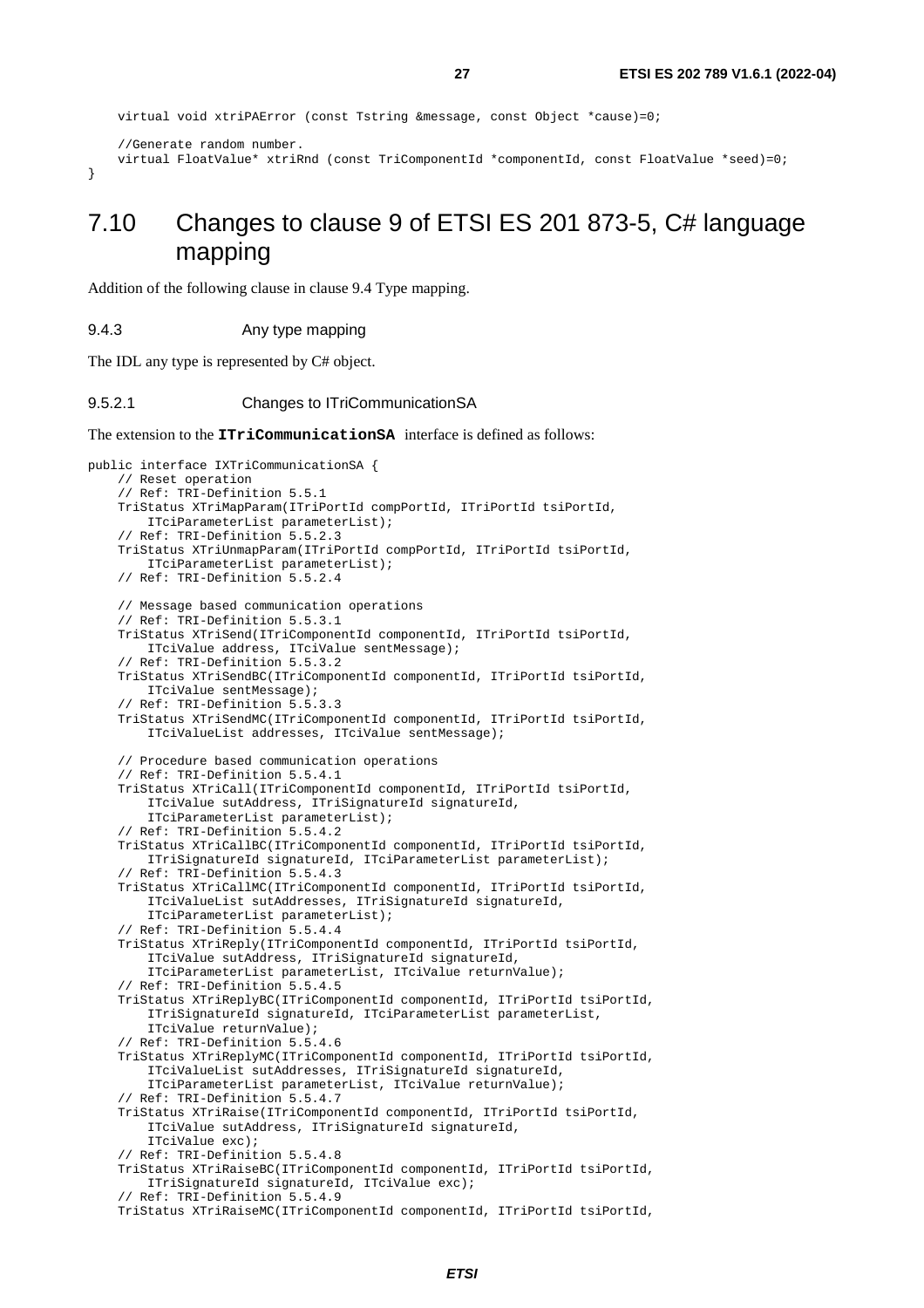```
 ITciValueList sutAddresses, ITriSignatureId signatureId, 
         ITciValue exc); 
     // Ref: TRI-Definition 5.5.3.5 
     ITciValue XTriConvert(object value, ITciType typeHypothesis); 
     // Ref: TRI-Definition 5.5.5.2 
     TriStatus XTriSutActionParam(ITciParameterList parameterList); 
     // Ref: TRI-Definition 5.5.5.3 
     ITriMessage XTriDisplay(ITriComponentId componentId, ITriPortId tsiPortId, 
         ITciValue dataToDisplay); 
}
```
#### 9.5.2.2 Changes to ITriCommunicationTE

The extension to the **ITriCommunicationTE** interface is defined as follows:

```
public interface IXTriCommunicationTE { 
     // Message based communication operations 
     // Ref: TRI-Definition 5.5.3.4 
     void XTriEnqueueMessage(ITriPortId tsiPortId, object sutAddress, 
         ITriComponentId componentId, object msg); 
     // Procedure based communication operations 
     // Ref: TRI-Definition 5.5.4.10 
     void XTriEnqueueCall(ITriPortId tsiPortId, object sutAddress, 
         ITriComponentId componentId, ITriSignatureId signatureId, 
         ITciParameterList parameterList); 
     // Ref: TRI-Definition 5.5.4.10 
     void XTriEnqueueReply(ITriPortId tsiPortId, object sutAddress, 
         ITriComponentId componentId, ITriSignatureId signatureId, 
         ITciParameterList parameterList, ITciValue returnValue); 
     // Ref: TRI-Definition 5.5.4.11 
     void XTriEnqueueException(ITriPortId tsiPortId, object sutAddress, 
         ITriComponentId componentId, ITriSignatureId signatureId, 
         object exc); 
     // Ref: TRI Definition 5.2.1 
     void XTriSAErrorReq (string message, object cause); 
}
```
#### 9.5.2.3 Changes to ITriPlatformPA

The extension to the **ITriPlatformPA** interface is defined as follows:

```
public interface IXTriPlatformPA { 
    // Ref: TRI-Definition 5.6.1 // Miscellaneous operations
     // Ref: TRI-Definition 5.6.3.1 
     TriStatus XTriExternalFunction(ITriFunctionId functionId, 
         ITciParameterList parameterList, ITciValue returnValue); 
}
```
#### 9.5.2.4 Changes to ITriPlatformTE

The extension to the **ITriPlatformTE** interface is defined as follows:

```
public interface ITriPlatformTE {
     // Ref: TRI Definition 5.2.2 
     void XTriPAErrorReq (string message, object cause); 
     // Ref: TRI Definition clause 5.6.3.3 
     FloatValue XTriRnd(ITriComponentId componentId, FloatValue seed); 
}
```
# 8 TCI extensions for the package

Not applicable.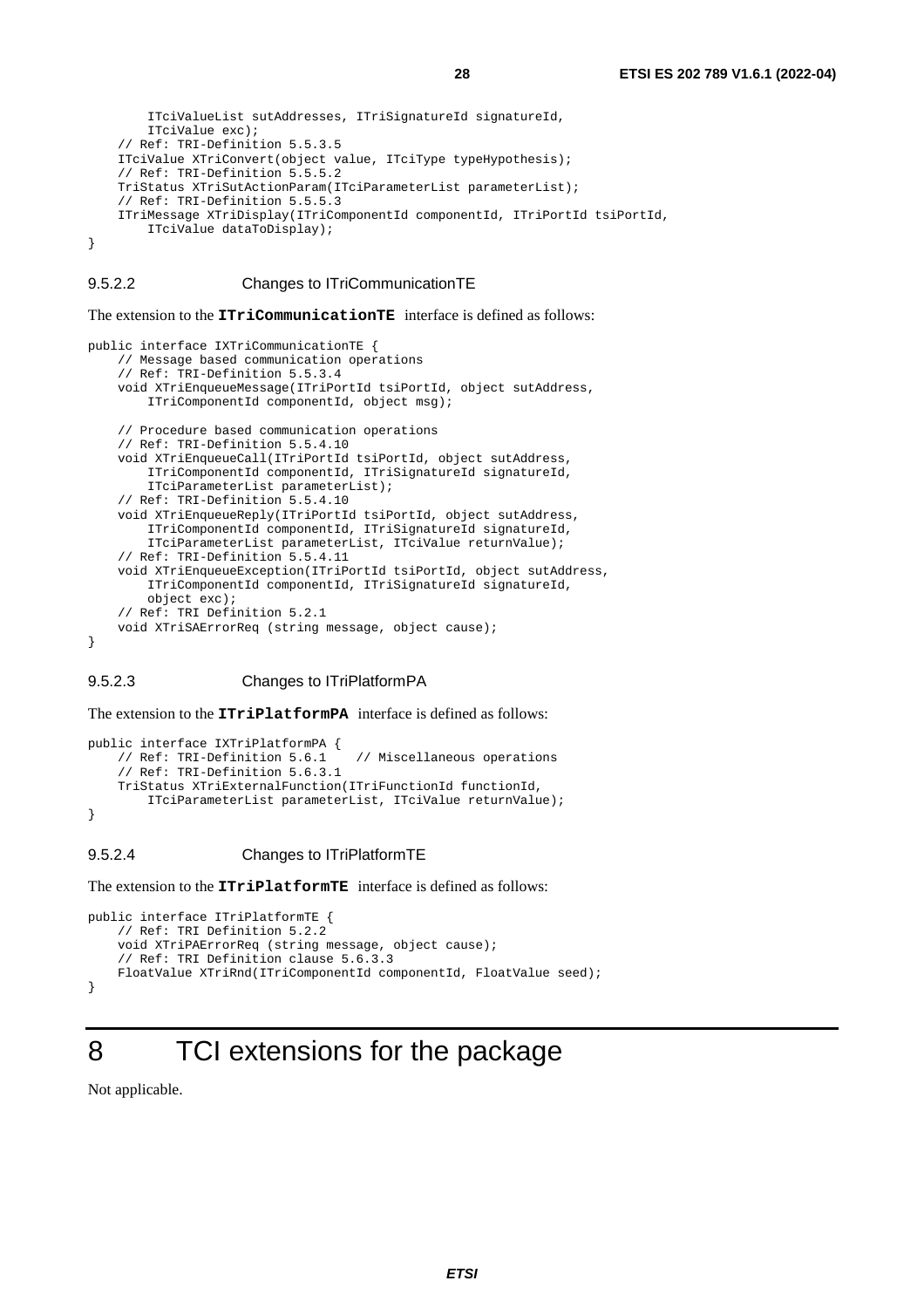# <span id="page-28-0"></span>Annex A (informative): Bibliography

• ETSI ES 201 873-3: "Methods for Testing and Specification (MTS); The Testing and Test Control Notation version 3; Part 3: TTCN-3 Graphical presentation Format (GFT)".